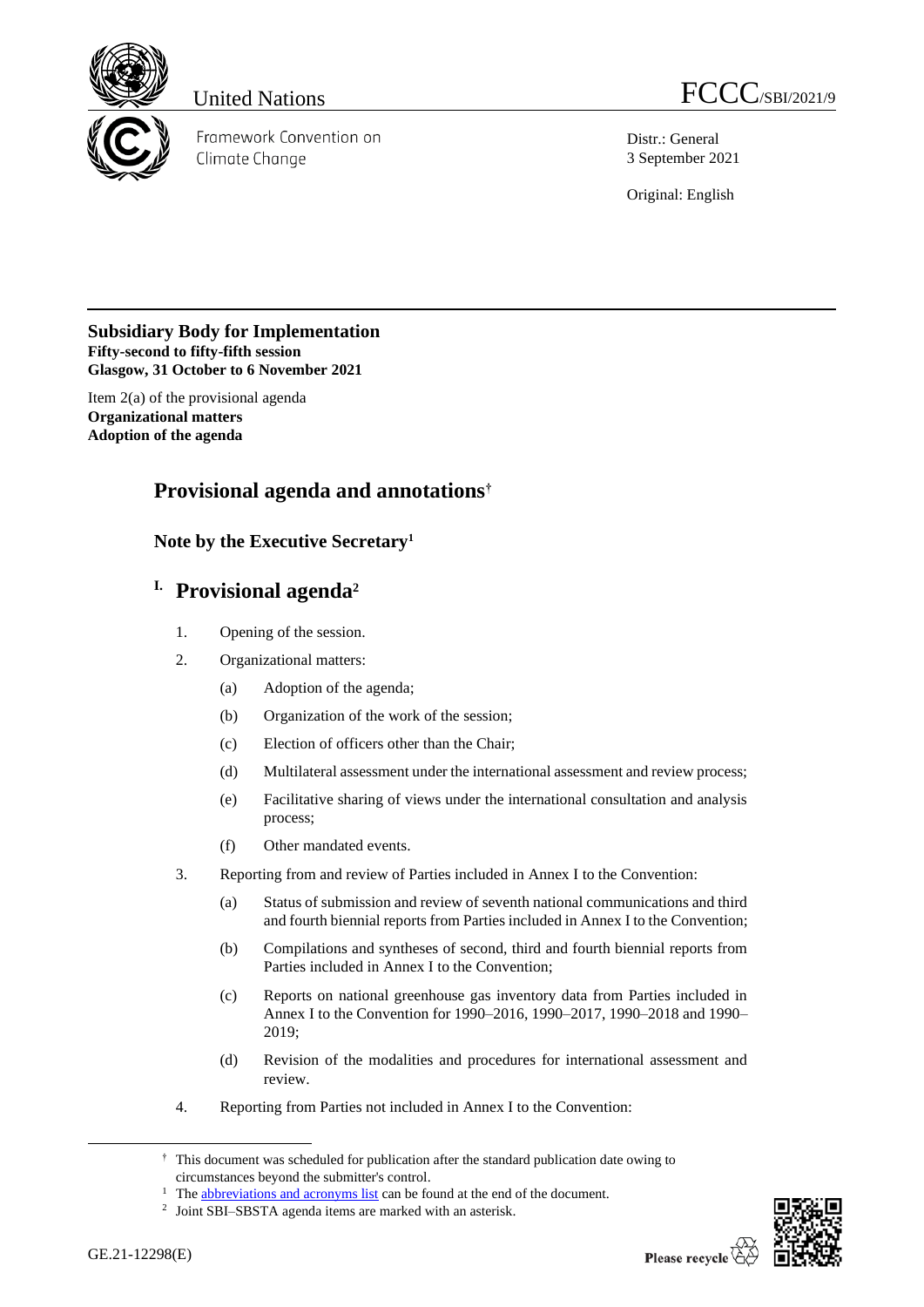- (a) Information contained in national communications from Parties not included in Annex I to the Convention; (in abeyance)
- (b) Report (for 2020 and 2021) and terms of reference of the Consultative Group of Experts;
- (c) Provision of financial and technical support;
- (d) Summary reports on the technical analysis of biennial update reports of Parties not included in Annex I to the Convention;
- (e) Revision of the modalities and guidelines for international consultation and analysis.
- 5. Common time frames for nationally determined contributions referred to in Article 4, paragraph 10, of the Paris Agreement.
- 6. Matters relating to the mechanisms under the Kyoto Protocol:
	- (a) Review of the modalities and procedures for the clean development mechanism;
	- (b) Procedures, mechanisms and institutional arrangements for appeals against decisions of the Executive Board of the clean development mechanism;
	- (c) Report of the administrator of the international transaction log under the Kyoto Protocol (for 2020 and 2021).
- 7. Second periodic review of the long-term global goal under the Convention and of overall progress towards achieving it.\*
- 8. Koronivia joint work on agriculture.\*
- 9. Report of the Adaptation Committee (for 2019, 2020 and 2021).\*
- 10. Report of the Executive Committee of the Warsaw International Mechanism for Loss and Damage associated with Climate Change Impacts (for 2020 and 2021).\*
- 11. Matters relating to the least developed countries.
- 12. National adaptation plans.
- 13. Development and transfer of technologies and implementation of the Technology Mechanism:
	- (a) Joint annual report of the Technology Executive Committee and the Climate Technology Centre and Network (for 2020 and 2021);\*
	- (b) Alignment between processes pertaining to the review of the Climate Technology Centre and Network and the periodic assessment referred to in paragraph 69 of decision 1/CP.21;
	- (c) Poznan strategic programme on technology transfer;
	- (d) Linkages between the Technology Mechanism and the Financial Mechanism of the Convention.
- 14. Matters relating to the Adaptation Fund:
	- (a) Membership of the Adaptation Fund Board;
	- (b) Fourth review of the Adaptation Fund.
- 15. Matters relating to capacity-building:
	- (a) Capacity-building under the Convention;
	- (b) Capacity-building under the Kyoto Protocol;
	- (c) Annual technical progress report of the Paris Committee on Capacity-building (for 2020 and 2021).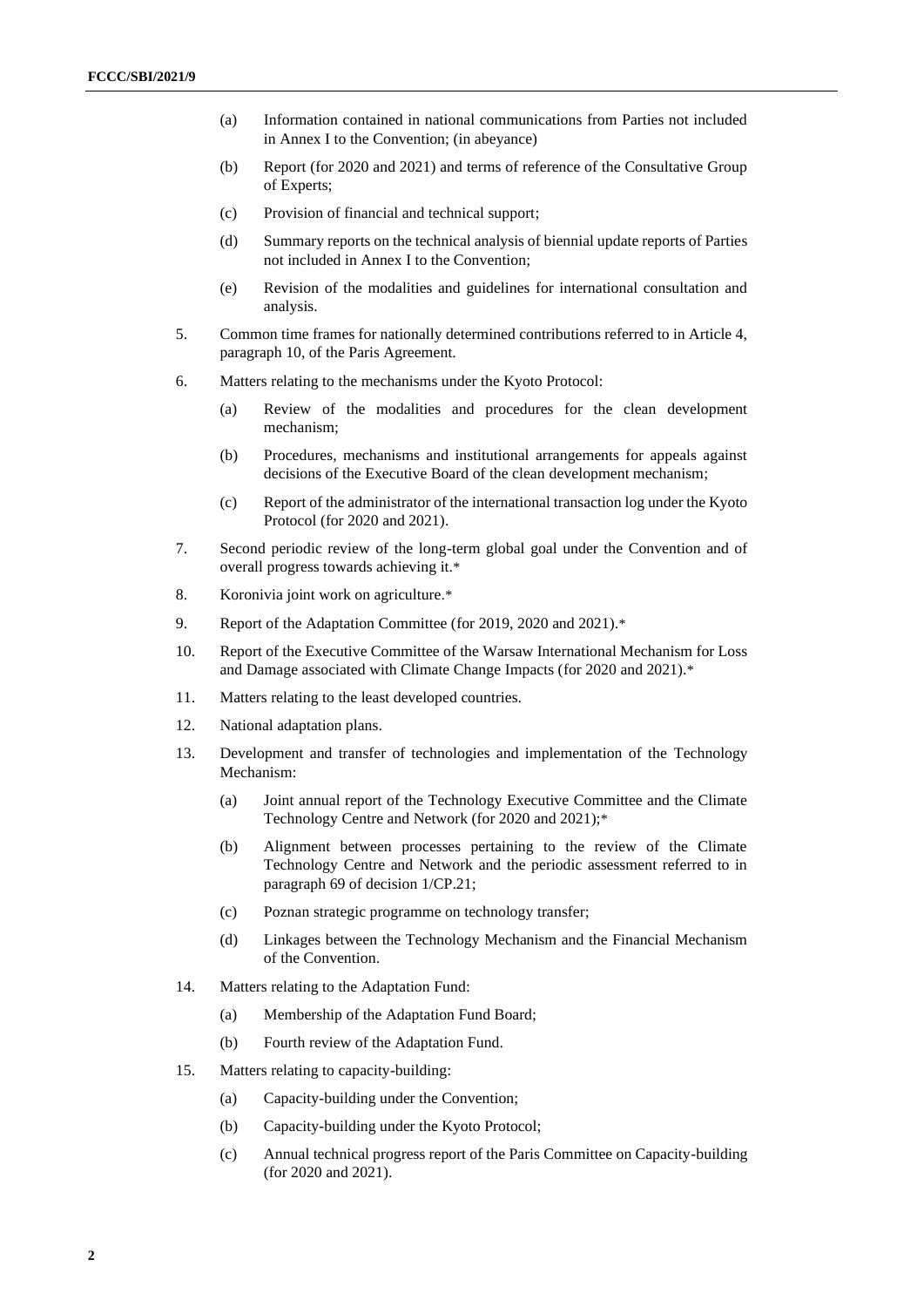- 16. Matters relating to the forum on the impact of the implementation of response measures serving the Convention, the Kyoto Protocol and the Paris Agreement.\*
- 17. Gender and climate change.
- 18. Matters related to Action for Climate Empowerment:
	- (a) Review of the Doha work programme on Article 6 of the Convention;
	- (b) Report on activities related to Action for Climate Empowerment (for 2020 and 2021).
- 19. Arrangements for intergovernmental meetings.
- 20. Administrative, financial and institutional matters:
	- (a) Budget performance for the biennia 2018–2019 and 2020–2021;
	- (b) Programme budget for the biennium 2022–2023;
	- (c) Audit report and financial statements (for 2019 and 2020);
	- (d) Other financial and budgetary matters;
	- (e) Continuous review of the functions and operations of the secretariat;
	- (f) Annual report (for 2019 and 2020);
	- (g) Implementation of the Headquarters Agreement.
- 21. Other matters.
- 22. Closure of and report on the session.

## **II. Annotations to the provisional agenda**

### **1. Opening of the session**

1. The first part of the 2021 session of the SBI was held from 31 May to 17 June 2021 in a virtual setting. It was opened by the SBI Chair, Marianne Karlsen (Norway).

2. The second part of the session (SBI 52–55) will be opened on Sunday, 31 October 2021.<sup>3</sup>

### **2. Organizational matters**

(a) Adoption of the agenda

3. The provisional agenda, prepared by the Executive Secretary in agreement with the Chair, will be presented for adoption on 31 October. It reflects the SBI mandates for 2020– 2021 (SBI 52–55).

| <i>FCCC/SBI/2021/9</i>     | <i>Provisional agenda and annotations. Note by the Executive</i><br>Secretary |
|----------------------------|-------------------------------------------------------------------------------|
| <i>Further information</i> | $https://unfcc.c.int/event/sbi-52-55$                                         |

#### (b) Organization of the work of the session

4. After deciding to postpone SBI 52 to 2021, the COP Bureau, to enable work mandated for 2020 and 2021 to be delivered at COP 26 with a view to bringing the UNFCCC process

<sup>&</sup>lt;sup>3</sup> As agreed at the meeting of the Bureau of the COP, the CMP and the CMA on 15 June 2021; see [https://unfccc.int/documents/279103.](https://unfccc.int/documents/279103)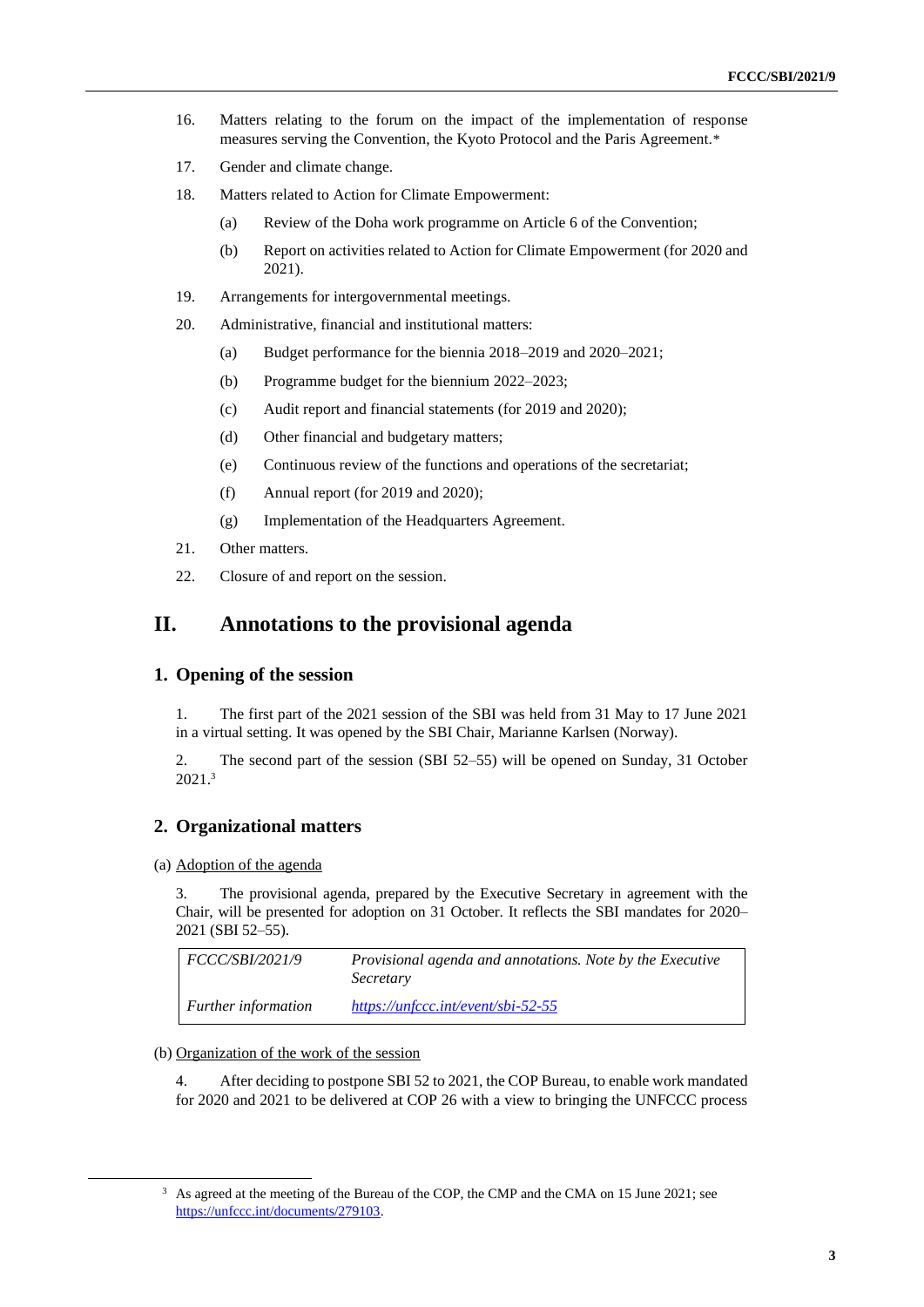back on track by the end of 2021, to the extent possible, requested the secretariat to proceed in operationalizing the following criteria:<sup>4</sup>

(a) Maintaining the original timelines for mandates and submission deadlines, and informally advancing work mandated to be initiated in 2020, particularly if mandated to conclude in 2020 or 2021;

(b) Maintaining the mandated number of meetings and delivering reports of the constituted bodies as originally planned in 2020–2021;

(c) Extending the existing membership of the Convention, Kyoto Protocol and Paris Agreement bodies as needed until successors can be appointed or elected;

(d) Holding events in 2020 that were scheduled to be held in 2020, to the extent possible.

5. In May–June 2021, the SBI convened work informally on several issues<sup>5</sup> on the draft provisional agenda for 2021. 6

6. The SBI Chair prepared, with the assistance of co-facilitators, $\frac{7}{10}$  informal notes<sup>8</sup> to capture the progress of that work. The elements outlined in the informal notes are not exhaustive, have no formal status and should not be considered final in any way. They have been prepared to assist Parties in advancing the discussion and do not prejudge further work or prevent Parties from expressing their views at any time.

7. Detailed information on the work at this session will be made available on the session web page.<sup>9</sup> Delegates are invited to refer to the schedule and any programme or calendar of events on the UNFCCC website<sup>10</sup> and to regularly consult the closed-circuit television screens and the virtual conference platform for an up-to-date schedule of the work of the SBI. The presiding officers will propose cut-off times for group work and deadlines for the submission of conclusions so they can be made available in all six official languages of the United Nations for the closing plenary.

(c) Election of officers other than the Chair

8. *Background*: The SBI will elect its Vice Chair and Rapporteur for 2022.<sup>11</sup> When the SBI exercises its functions with regard to matters concerning the Kyoto Protocol, any member of its Bureau representing a Party to the Convention but, at that time, not a Party to the Kyoto Protocol, shall be replaced by an additional member to be elected by and among the Parties to the Kyoto Protocol. This applies mutatis mutandis to the Paris Agreement.

9. *Action*: The SBI will be invited to elect its Vice Chair and Rapporteur.

| <i>Further information</i> | https://unfccc.int/process-and-meetings/bodies/election-and- |
|----------------------------|--------------------------------------------------------------|
|                            | membership                                                   |

#### (d) Multilateral assessment under the international assessment and review process

10. *Background*: A total of 10 Parties were multilaterally assessed during the UNFCCC Climate Dialogues 2020 and 20 virtually in the first sessional period in 2021 as part of the fourth IAR cycle.

11. The cycle will conclude at this session with 10 Parties being multilaterally assessed at this session in a working group session open to all Parties. Interested Parties can submit written questions in advance.

<sup>4</sup> Se[e https://unfccc.int/documents/249956.](https://unfccc.int/documents/249956) 

<sup>&</sup>lt;sup>5</sup> See the SBI Chair's scenario note of 7 May 2021 at [https://unfccc.int/documents/274035.](https://unfccc.int/documents/274035)

<sup>6</sup> Draft provisional agenda issued on 27 April 2021; available at [https://unfccc.int/documents/273743.](https://unfccc.int/documents/273743) 

<sup>7</sup> See the full list of co-facilitators a[t https://unfccc.int/event/SBI-may-june-2021.](https://unfccc.int/event/SBI-may-june-2021)

<sup>&</sup>lt;sup>8</sup> Se[e https://unfccc.int/documents/279106](https://unfccc.int/documents/279106) (the links to the informal notes are in the annex).

<sup>&</sup>lt;sup>9</sup> [https://unfccc.int/event/sbi-52-55.](https://unfccc.int/event/sbi-52-55)

<sup>&</sup>lt;sup>10</sup> https://unfccc.int/process-and-meetings/conferences/glasgow-climate-change-conference.

<sup>&</sup>lt;sup>11</sup> Se[e https://unfccc.int/sites/default/files/resource/Notification%20to%20Parties%20on%](https://unfccc.int/sites/default/files/resource/Notification%20to%20Parties%20on%202020%20elections%20Signed%20by.pdf) [202020%20elections%20Signed%20by.pdf.](https://unfccc.int/sites/default/files/resource/Notification%20to%20Parties%20on%202020%20elections%20Signed%20by.pdf)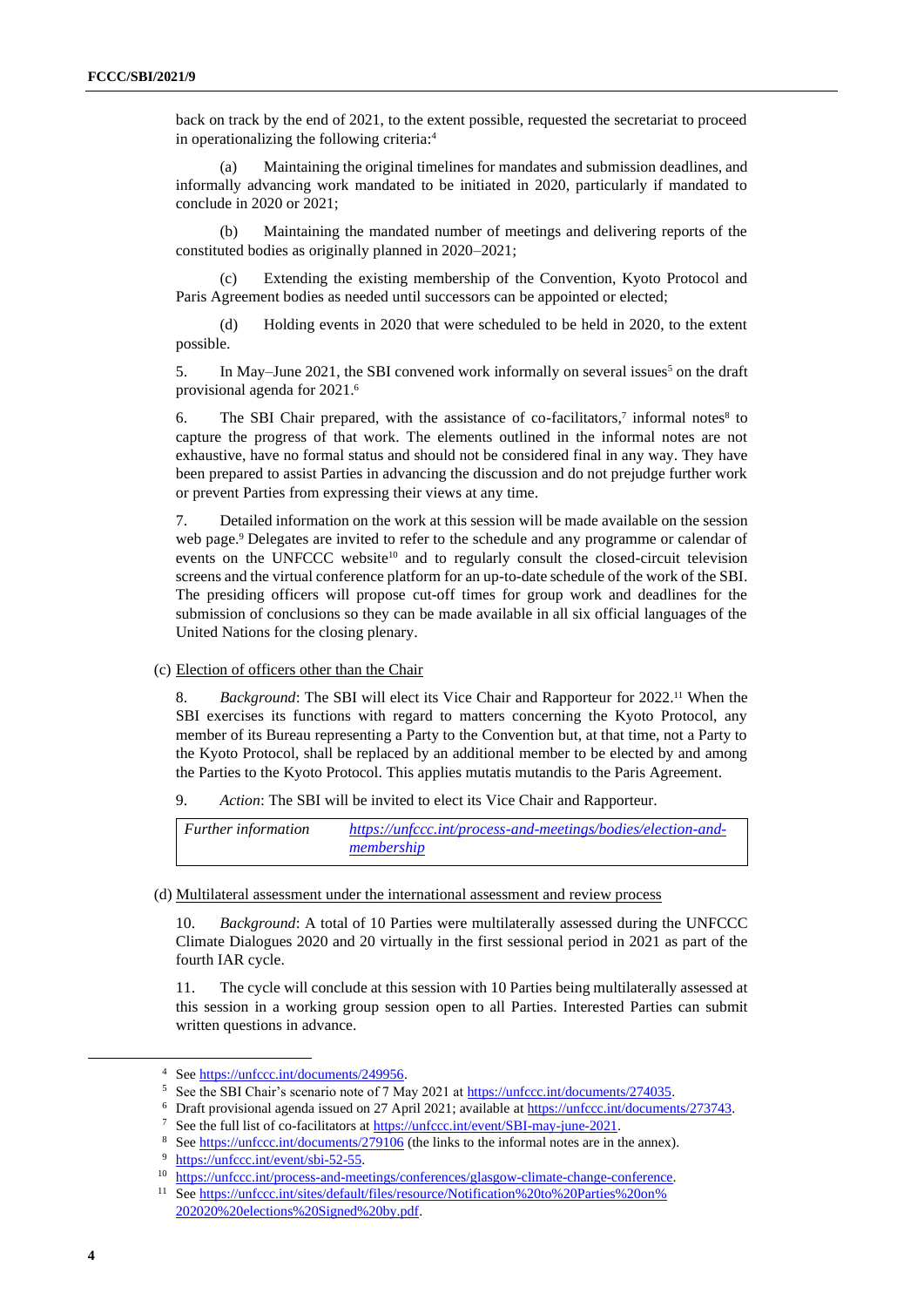12. Draft summary reports on the assessments held in 2020–2021 will be published on the UNFCCC website. The final reports will be published in an addendum to the report on the 2021 SBI session.

*Further information <https://unfccc.int/ma>*

(e) Facilitative sharing of views under the international consultation and analysis process

13. *Background*: A total of 17 Parties took part in the ninth FSV<sup>12</sup> held during the Climate Dialogues and 12 in the tenth FSV<sup>13</sup> held in May–June 2021.

14. The eleventh FSV will be convened at this session for up to seven developing country Parties that submitted a BUR and for which a summary report was finalized by 31 August 2021. It will take the form of a workshop open to all Parties. Interested Parties can submit written questions in advance.

15. The FSV records for the participating Parties are published on the UNFCCC website.

*Further information <https://unfccc.int/FSV>*

(f) Other mandated events

16. In line with the guidance of the Bureau to minimize delays and maximize progress, many events mandated to take place in conjunction with the SBI sessions in 2020 were convened in a virtual setting in 2020–2021. 14

17. The following mandated events will be convened in conjunction with this session:

(a) Dialogue to consider the findings of the second independent review of the effective implementation of the CTCN; 15

- (b) The second meeting of SED2 (see para. 50 below);
- (c) The  $5<sup>th</sup>$  meeting of the KCI (see para. 106 below);

(d) The second part of the workshop on the role of national gender and climate change focal points (see para. 112 below).

### **3. Reporting from and review of Parties included in Annex I to the Convention**

(a) Status of submission and review of seventh national communications and third and fourth biennial reports from Parties included in Annex I to the Convention

18. *Background*: At SBI 51 it was agreed to continue consideration of the status of submission and review of NC7s and BR3s at SBI 52.<sup>16</sup> Developed countries were also to submit their BR4s by 1 January 2020.

19. As at the time of preparation of this document, the secretariat had received 42 of each of the following: NC7s, BR3s, BR3 common tabular format submissions, BR4s and BR4 common tabular format submissions.

20. *Action*: The SBI will be invited to take note of the status of submission and review of BR4s.

<sup>&</sup>lt;sup>12</sup> See [https://unfccc.int/process-and-meetings/transparency-and-reporting/reporting-and-review-under](https://unfccc.int/process-and-meetings/transparency-and-reporting/reporting-and-review-under-the-convention/national-communications-and-biennial-update-reports-non-annex-i-parties/the-facilitative-sharing-of-views-under-the-ica-process/9th-workshop-of-the-facilitative)[the-convention/national-communications-and-biennial-update-reports-non-annex-i-parties/the](https://unfccc.int/process-and-meetings/transparency-and-reporting/reporting-and-review-under-the-convention/national-communications-and-biennial-update-reports-non-annex-i-parties/the-facilitative-sharing-of-views-under-the-ica-process/9th-workshop-of-the-facilitative)[facilitative-sharing-of-views-under-the-ica-process/9th-workshop-of-the-facilitative.](https://unfccc.int/process-and-meetings/transparency-and-reporting/reporting-and-review-under-the-convention/national-communications-and-biennial-update-reports-non-annex-i-parties/the-facilitative-sharing-of-views-under-the-ica-process/9th-workshop-of-the-facilitative) 

<sup>13</sup> See [https://unfccc.int/process-and-meetings/transparency-and-reporting/reporting-and-review-under](https://unfccc.int/process-and-meetings/transparency-and-reporting/reporting-and-review-under-the-convention/national-communications-and-biennial-update-reports-non-annex-i-parties/the-facilitative-sharing-of-views-under-the-ica-process/10th-workshop-of-the-facilitative)[the-convention/national-communications-and-biennial-update-reports-non-annex-i-parties/the](https://unfccc.int/process-and-meetings/transparency-and-reporting/reporting-and-review-under-the-convention/national-communications-and-biennial-update-reports-non-annex-i-parties/the-facilitative-sharing-of-views-under-the-ica-process/10th-workshop-of-the-facilitative)[facilitative-sharing-of-views-under-the-ica-process/10th-workshop-of-the-facilitative.](https://unfccc.int/process-and-meetings/transparency-and-reporting/reporting-and-review-under-the-convention/national-communications-and-biennial-update-reports-non-annex-i-parties/the-facilitative-sharing-of-views-under-the-ica-process/10th-workshop-of-the-facilitative) 

<sup>14</sup> Se[e https://unfccc.int/documents/299554.](https://unfccc.int/documents/299554) 

<sup>15</sup> Decision 12/CP.24, para. 7.

<sup>16</sup> FCCC/SBI/2019/20, para. 12.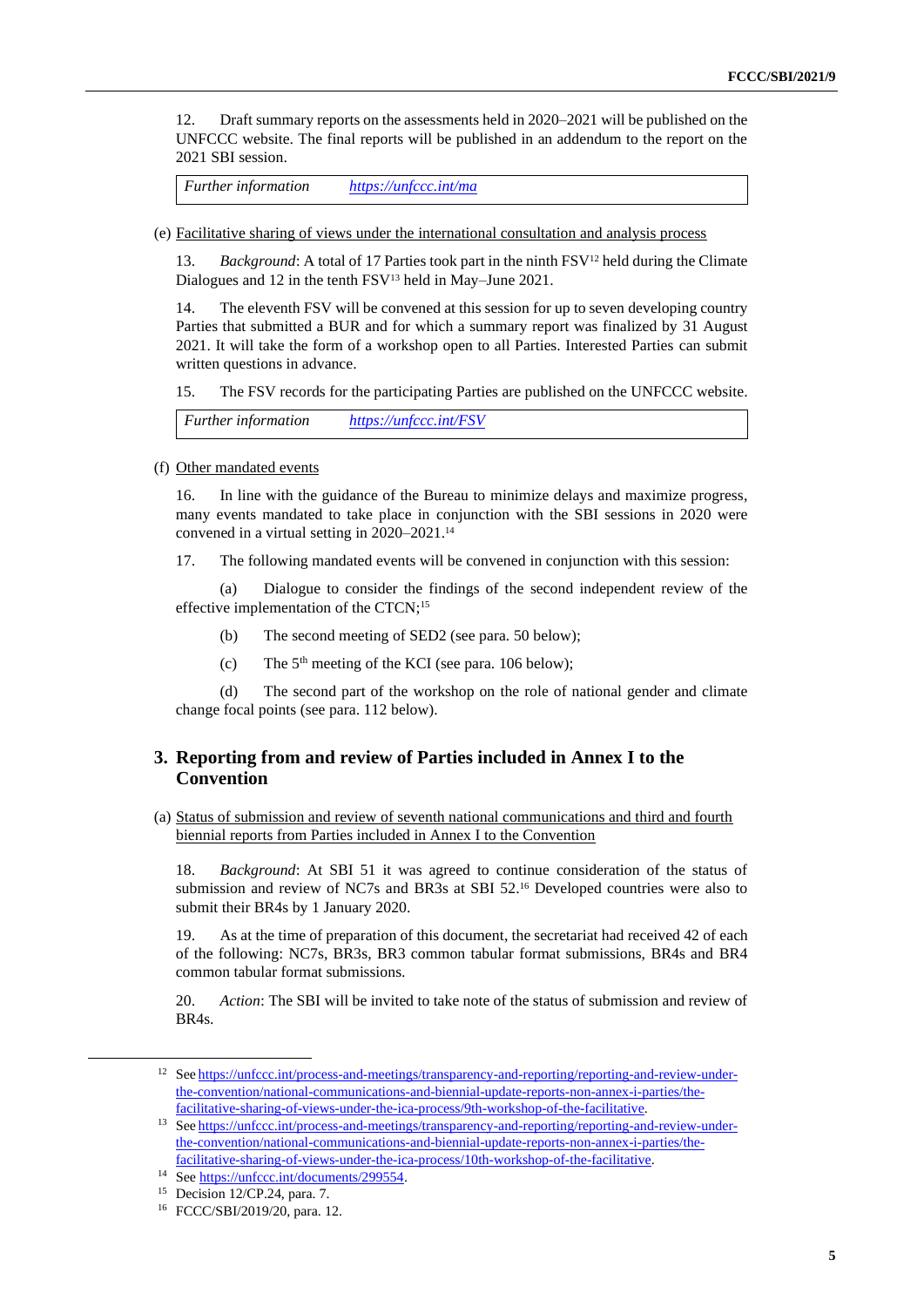*FCCC/SBI/2021/INF.5 Status of submission and review of national communications and biennial reports. Note by the secretariat*

*Further information <https://unfccc.int/NC7> and <https://unfccc.int/BRs>*

(b) Compilations and syntheses of second, third and fourth biennial reports from Parties included in Annex I to the Convention

21. *Background*: The consideration of the compilation and synthesis report on the information reported by Annex I Parties in their BR2s <sup>17</sup> was initiated at SBI 45 and continued at subsequent sessions without any conclusions being reached.<sup>18</sup> The secretariat also prepared compilations and syntheses of BR3s<sup>19</sup> and BR4s.<sup>20</sup>

*22. Action*: The SBI will be invited to conclude its consideration of this matter and to recommend a draft decision, as appropriate, to COP 26.

*Further information <https://unfccc.int/CandS-report-2020>*

#### (c) Reports on national greenhouse gas inventory data from Parties included in Annex I to the Convention for 1990–2016, 1990–2017, 1990–2018 and 1990–2019

23. *Background*: The 2018 report<sup>21</sup> on national greenhouse gas inventory data from Annex I Parties covers 1990–2016 and was considered at SBI 49, 50 and 51, while the 2019 report<sup>22</sup> covering 1990–2017 was considered at SBI 51. The SBI agreed to continue its consideration of this matter at SBI 52.<sup>23</sup> The reports for 2020 and 2021 covering 1990–2018 and 1990–2019, respectively, will be presented at this session.

24. *Action*: The SBI will be invited to take note of the information contained in the reports referred to in paragraph 23 above.

| FCCC/SBI/2018/17           | National greenhouse gas inventory data for the period 1990-<br>2016. Report by the secretariat |
|----------------------------|------------------------------------------------------------------------------------------------|
| FCCC/SBI/2019/17           | National greenhouse gas inventory data for the period 1990-<br>2017. Report by the secretariat |
| FCCC/SBI/2020/11           | National greenhouse gas inventory data for the period 1990-<br>2018. Report by the secretariat |
| <i>FCCC/SBI/2021/11</i>    | National greenhouse gas inventory data for the period 1990–<br>2019. Report by the secretariat |
| <b>Further</b> information | https://unfccc.int/ghg-inventories-annex-i-parties/2021                                        |

(d) Revision of the modalities and procedures for international assessment and review

25. *Background*: By decision 18/CP.22, the COP requested the SBI to revise the IAR modalities and procedures taking into account any submissions thereon from Parties, with a view to recommending revised IAR modalities and procedures for adoption at COP 23. Only one submission was received.

26. At SBI 46, it was agreed to continue discussing the revision of the IAR modalities and procedures at SBI 50, taking note of the work on the modalities, procedures and guidelines

<sup>17</sup> FCCC/SBI/2016/INF.10 and Add.1.

<sup>&</sup>lt;sup>18</sup> As footnote 16 above.

<sup>19</sup> FCCC/SBI/2018/INF.8 and Corr.1 and Add.1 and Add.1/Corr.1.

<sup>20</sup> FCCC/SBI/2020/INF.10 and Corr.1 and Add.1 and Add.1/Corr.1.

<sup>21</sup> FCCC/SBI/2018/17.

<sup>22</sup> FCCC/SBI/2019/17.

<sup>23</sup> As footnote 16 above.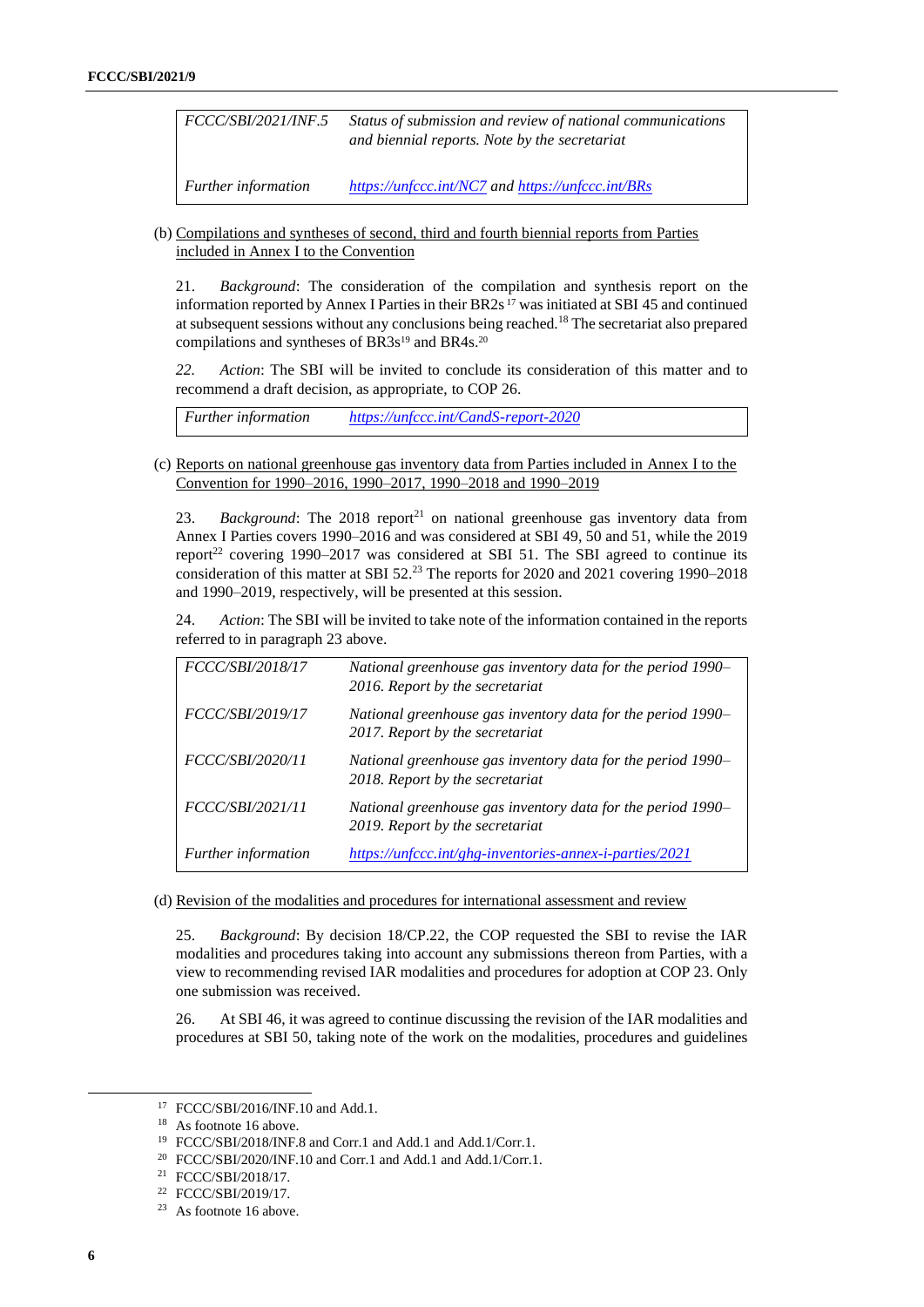for the enhanced transparency framework. <sup>24</sup> SBI 50 agreed that consideration of this matter would continue at SBI 54. 25

27. *Action*: The SBI will be invited to conclude its consideration of the revision of this matter with a view to recommending a draft decision to COP 26.

### **4. Reporting from Parties not included in Annex I to the Convention**

#### (a) Information contained in national communications from Parties not included in Annex I to the Convention

28. *Background*: At SBI 24, some Parties proposed that, in accordance with Article 10, paragraph 2, of the Convention, the SBI consider the information communicated by non-Annex I Parties in all their NCs.<sup>26</sup> There was no agreement among Parties at that session, and this agenda sub-item has since been held in abeyance.

29. *Action*: The SBI will be invited to provide guidance on how to consider the information contained in the NCs of non-Annex I Parties taking into account decisions 1/CP.21, 1/CP.24 and 18/CMA.1.

#### (b) Report (for 2020 and 2021) and terms of reference of the Consultative Group of Experts

30. *Background*: SBI 51 could not conclude the review and revision of the terms of reference of the CGE and forwarded the matter to COP 25 for further guidance.<sup>27</sup> COP 25 requested SBI 52 to conclude its work on this matter taking into account the informal note on the report and terms of reference of the CGE. 28

31. The CGE meetings in 2020 and 2021 were convened in a virtual format. In May–June 2021, the SBI conducted work informally on the terms of reference of the CGE. The Chair prepared, with the assistance of the co-facilitators, an informal note<sup>29</sup> to capture progress.

32. *Action*: The SBI will be invited to complete the review and revision of the terms of reference of the CGE with a view to recommending a draft decision to COP 26. The SBI will also be invited to consider the progress reports of the CGE on its work in 2020–2021 and to provide guidance, as appropriate, to the CGE.

| FCCC/SBI/2020/15        | Report of the Consultative Group of Experts                                                                                                                                                                                                                 |
|-------------------------|-------------------------------------------------------------------------------------------------------------------------------------------------------------------------------------------------------------------------------------------------------------|
| <i>FCCC/SBI/2020/16</i> | Virtual regional hands-on training workshops on the existing<br>measurement, reporting and verification arrangements under<br>the Convention and the enhanced transparency framework<br>under the Paris Agreement. Report by the secretariat                |
| FCCC/TP/2020/1          | Problems, constraints, lessons learned and capacity-building<br>needs in preparing national communications and biennial<br>update reports. Updated technical paper by the Consultative<br>Group of Experts                                                  |
| FCCC/SBI/2021/12        | Report of the Consultative Group of Experts                                                                                                                                                                                                                 |
| FCCC/SBI/2021/14        | Regional hands-on training workshops on the existing<br>measurement, reporting and verification arrangements and<br>the enhanced transparency framework, including data<br>management and national greenhouse gas inventories. Report<br>by the secretariat |

<sup>24</sup> Adopted by decision 18/CMA.1.

<sup>25</sup> FCCC/SBI/2019/9, para. 19.

<sup>26</sup> FCCC/SBI/2006/11, para. 32.

<sup>27</sup> FCCC/SBI/2019/20, para. 18.

<sup>28</sup> FCCC/CP/2019/13, para. 56.

<sup>29</sup> Available a[t https://unfccc.int/documents/277999.](https://unfccc.int/documents/277999)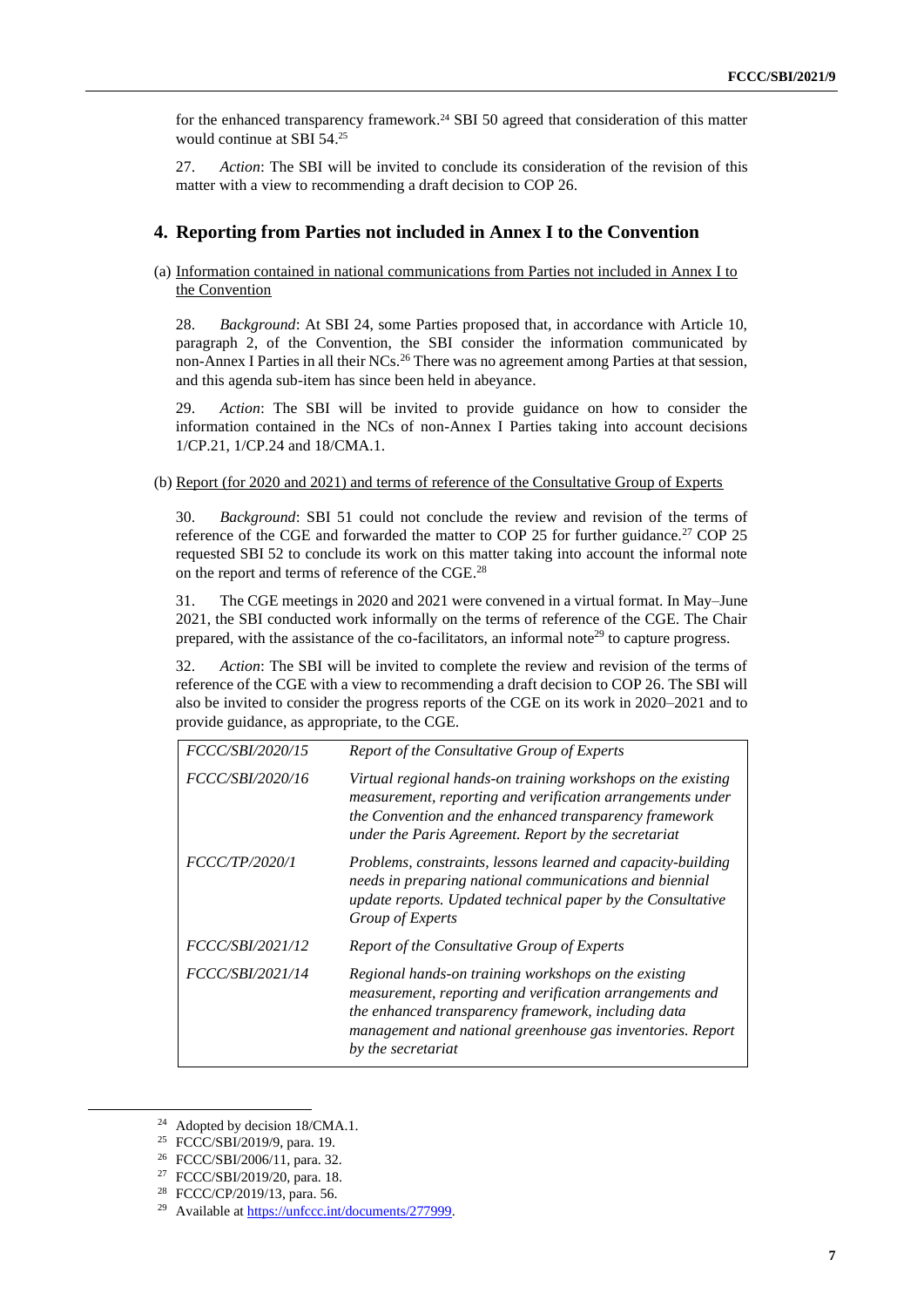| <i>FCCC/TP/2021/2</i>      | Problems, constraints, lessons learned and capacity-building<br>needs in implementing the existing measurement, reporting<br>and verification arrangements and preparing for the enhanced<br>transparency framework |
|----------------------------|---------------------------------------------------------------------------------------------------------------------------------------------------------------------------------------------------------------------|
| COP 25 informal note       | https://unfccc.int/documents/204423                                                                                                                                                                                 |
| <b>Further</b> information | https://unfccc.int/CGE                                                                                                                                                                                              |

#### (c) Provision of financial and technical support

33. *Background*: At SBI 51 the Global Environment Facility presented updated information on its activities relating to the preparation of NCs and  $BURs<sup>30</sup>$  and information on its progress in developing and implementing the Capacity-building Initiative for Transparency.<sup>31</sup> SBI 51 agreed that consideration of this matter would continue at SBI 52.<sup>32</sup>

34. In May–June 2021, the SBI conducted work informally on the provision of financial and technical support to assist developing country Parties in implementing the existing measurement, reporting and verification arrangements under the Convention and the enhanced transparency framework. An informal note<sup>33</sup> was prepared by the Chair, with the assistance of the co-facilitators, to capture the progress of this work.

35. *Action*: The SBI will be invited to continue its consideration of this matter and to agree on any further action, as appropriate.

| FCCC/SBI/2020/INF.12          | Information provided by the Global Environment Facility on<br>its activities relating to the preparation of national<br>communications and biennial update reports. Note by the<br>secretariat |
|-------------------------------|------------------------------------------------------------------------------------------------------------------------------------------------------------------------------------------------|
| <i>FCCC/SBI/2021/INF.6</i>    | Information provided by the Global Environment Facility on<br>its activities relating to the preparation of national<br>communications and biennial update reports. Note by the<br>secretariat |
| $FCCC/CP/2020/1$ and<br>Add.1 | Report of the Global Environment Facility to the Conference<br>of the Parties. Note by the secretariat                                                                                         |
| $FCCC/CP/2021/9$ and<br>Add.1 | Report of the Global Environment Facility to the Conference<br>of the Parties. Note by the secretariat                                                                                         |
| <i>Further information</i>    | https://unfccc.int/process-and-meetings/transparency-and-<br>reporting/support-for-developing-countries/financial-and-<br>technical-support-for-non-annex-i-parties                            |

#### (d) Summary reports on the technical analysis of biennial update reports of Parties not included in Annex I to the Convention

36. *Background*: Nineteen rounds of technical analysis covering 114 BURs had been conducted as at 15 August 2021. The twentieth round of technical analysis will be conducted from 29 November to 3 December 2021.

37. *Action*: The SBI will be invited to take note of the summary reports finalized in the period up to 15 August 2021.

*Further information <https://unfccc.int/ICA-cycle1>*, *<https://unfccc.int/ICA-cycle2> an[d https://unfccc.int/ICA-cycle3](https://unfccc.int/ICA-cycle3)*

<sup>30</sup> FCCC/SBI/2019/INF.10.

<sup>&</sup>lt;sup>31</sup> See document FCCC/CP/2019/5 and Add.1.

<sup>32</sup> FCCC/SBI/2019/20, para. 19.

<sup>33</sup> Available a[t https://unfccc.int/documents/278000.](https://unfccc.int/documents/278000)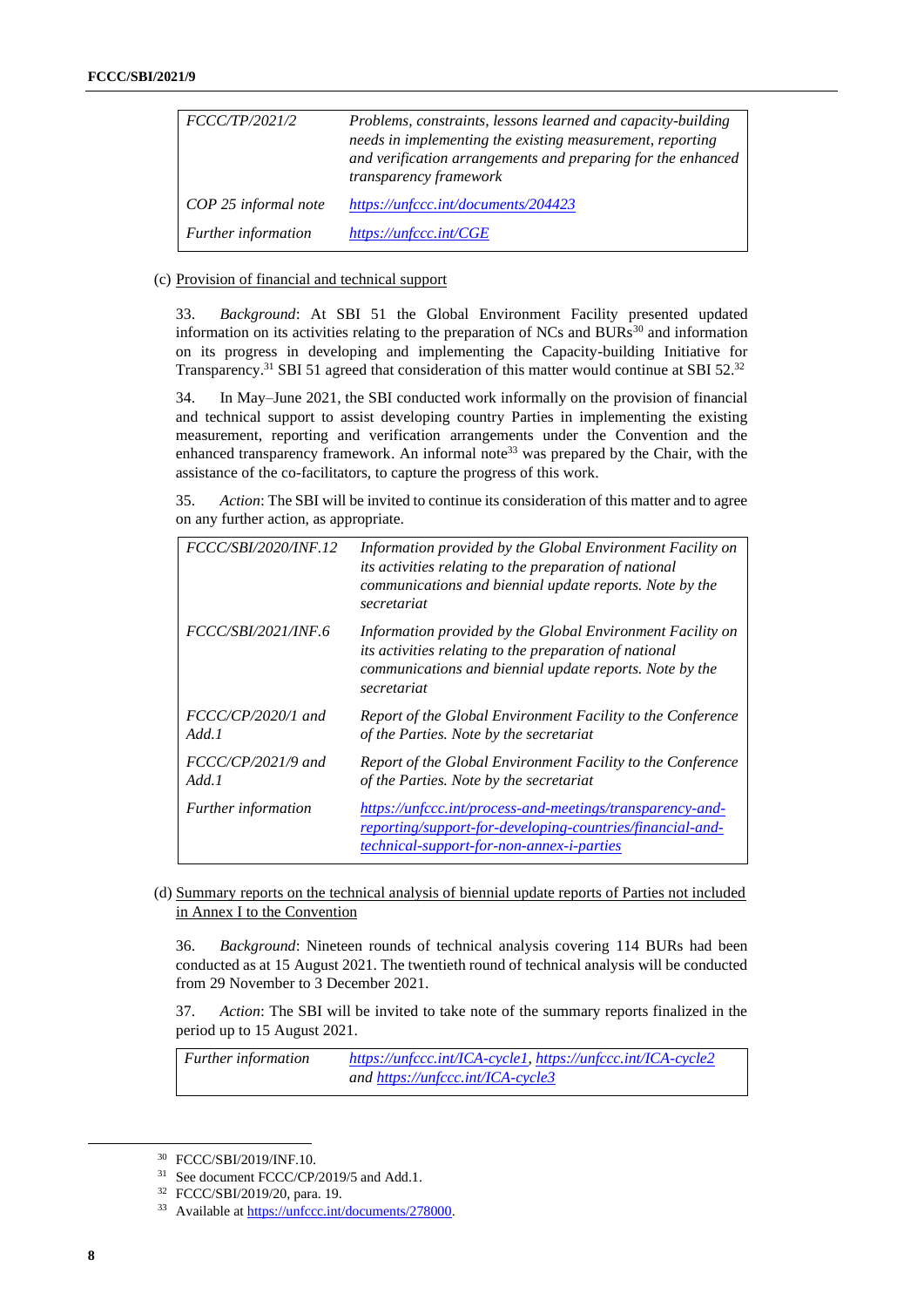(e) Revision of the modalities and guidelines for international consultation and analysis

38. *Background*: SBI 50 agreed that consideration of the revision of the modalities and guidelines for international consultation and analysis would continue at SBI 54. 34

39. *Action*: The SBI will be invited to conclude its consideration of this matter with a view to recommending a draft decision to COP 26.

*Further information <https://unfccc.int/ICA>*

### **5. Common time frames for nationally determined contributions referred to in Article 4, paragraph 10, of the Paris Agreement**

40. *Background*: CMA 1 decided that Parties shall apply common time frames to their nationally determined contributions to be implemented from 2031 onward.<sup>35</sup> SBI 50<sup>36</sup> and 51 considered this matter, but could not conclude their consideration.<sup>37</sup> In accordance with rule 16 of the draft rules of procedure being applied, the matter has been included in the provisional agenda for this session.

41. In May–June 2021, the SBI conducted work informally on this matter. The Chair prepared, with the assistance of the co-facilitators, an informal note<sup>38</sup> to capture progress.

42. *Action*: The SBI will be invited to continue its consideration of this matter with a view to recommending a draft decision to the CMA.

*Further information [https://unfccc.int/process/the-paris-agreement/nationally](https://unfccc.int/process/the-paris-agreement/nationally-determined-contributions/ndc-registry)[determined-contributions/ndc-registry](https://unfccc.int/process/the-paris-agreement/nationally-determined-contributions/ndc-registry)*

#### **6. Matters relating to the mechanisms under the Kyoto Protocol**

(a) Review of the modalities and procedures for the clean development mechanism

43. *Background*: SBI 39 initiated consideration of possible changes to the clean development mechanism modalities and procedures. <sup>39</sup> The SBI has not yet reached any conclusions on this matter and at SBI 51 agreed to defer consideration thereof to SBI 52.<sup>40</sup>

44. *Action*: The SBI will be invited to conclude its work on this matter and to recommend a draft decision for consideration and adoption by the CMP or to take any other action it deems appropriate.

(b) Procedures, mechanisms and institutional arrangements for appeals against decisions of the Executive Board of the clean development mechanism

45. *Background*: SBI 50 continued consideration of the procedures, mechanisms and institutional arrangements for appeals against decisions by the Executive Board of the clean development mechanism on the basis of, inter alia, the draft text contained in document FCCC/SBI/2012/33/Add.1,<sup>41</sup> and agreed that consideration of the matter would continue at SBI 52.<sup>42</sup>

46. *Action*: The SBI will be invited to conclude its consideration of this matter and to recommend a draft decision to the CMP or to take any other action it deems appropriate.

<sup>34</sup> FCCC/SBI/2019/9, para. 30.

<sup>35</sup> Decision 6/CMA.1, para. 2.

<sup>36</sup> FCCC/SBI/2019/9, paras. 31–34.

<sup>37</sup> FCCC/SBI/2019/20, para. 21.

<sup>38</sup> Available a[t https://unfccc.int/documents/279077.](https://unfccc.int/documents/279077)

<sup>39</sup> In accordance with decision 5/CMP.8.

<sup>40</sup> FCCC/SBI/2019/20, para. 22.

<sup>41</sup> FCCC/SBI/2016/20, para. 50.

<sup>42</sup> FCCC/SBI/2019/9, para. 36.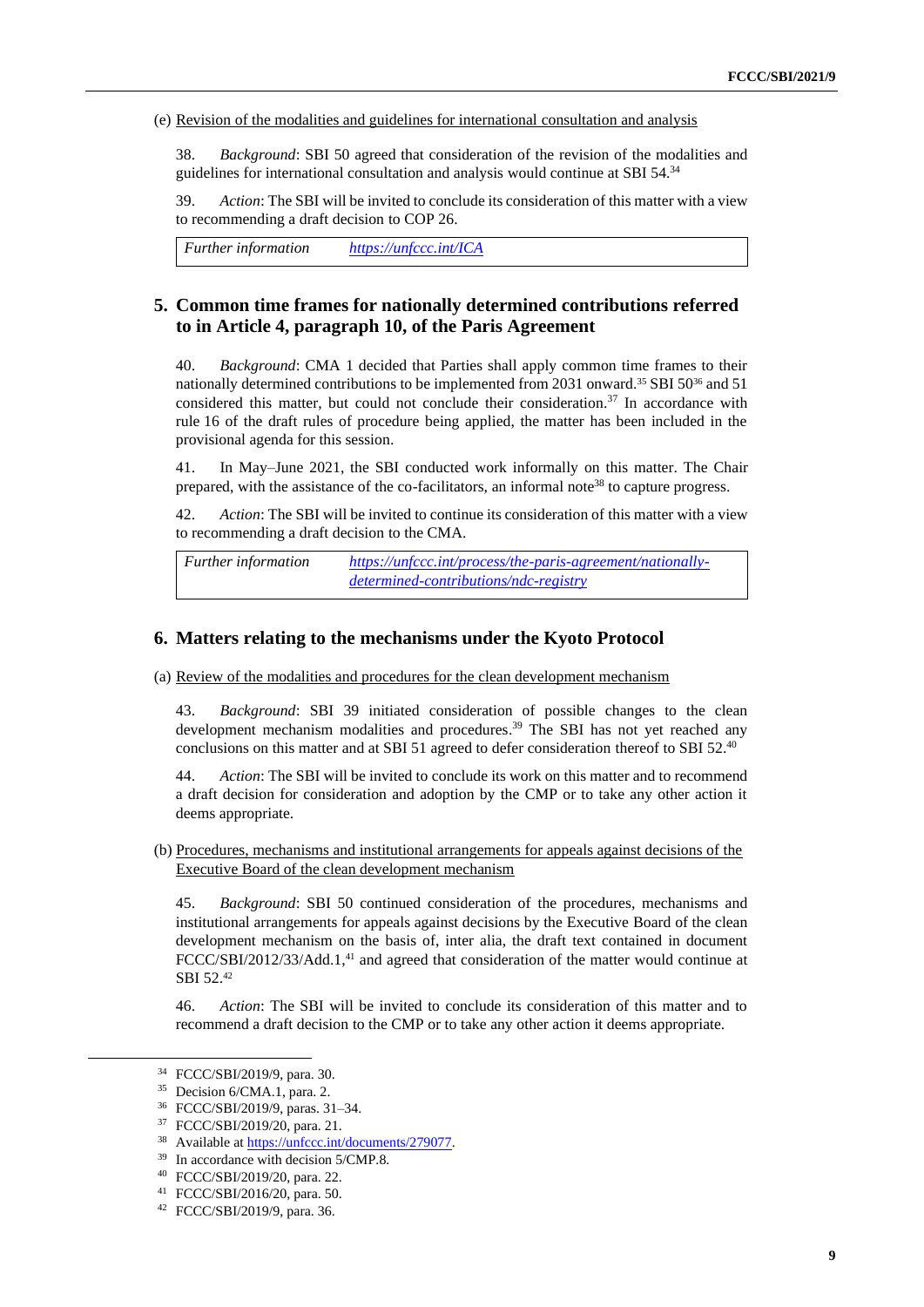(c) Report of the administrator of the international transaction log under the Kyoto Protocol (for 2020 and 2021)

47. *Background*: CMP 1 requested the SBI to consider annual reports of the international transaction log administrator with a view to the SBI requesting the CMP to provide guidance in relation to the operation of registry systems.<sup>43</sup>

48. *Action*: The SBI will be invited to take note of the 2020 and 2021 reports of the international transaction log administrator.

| FCCC/SBI/2020/INF.11    | Report of the administrator of the international transaction<br>log under the Kyoto Protocol     |
|-------------------------|--------------------------------------------------------------------------------------------------|
| <i>FCCC/SBI/2021/15</i> | Report of the administrator of the international transaction<br>log under the Kyoto Protocol     |
| Further information     | https://unfccc.int/process/the-kyoto-protocol/registry-<br>systems/international-transaction-log |

### **7. Second periodic review of the long-term global goal under the Convention and of overall progress towards achieving it\***

49. *Background*: COP 25 decided that the second periodic review of the long-term global goal and of overall progress towards achieving it shall start in the second half of 2020 and conclude in 2022, with SED2 to be held in conjunction with sessions of the subsidiary bodies, starting at SB 53 and being completed at SB 55.<sup>44</sup>

50. The first session of the first meeting of SED2 took place during the Climate Dialogues. The second session of the first meeting was convened in May–June 2021. <sup>45</sup> The second meeting will be convened in conjunction with this session.

51. In May–June 2021 the SBI and SBSTA Chairs conducted work informally on the second periodic review and prepared, with the assistance of the co-facilitators, an informal note to capture progress. 46

52. *Action*: The SBSTA and the SBI will be invited to continue their consideration of matters relating to the second periodic review and to determine any follow-up action.

*Further information <https://unfccc.int/topics/science/workstreams/periodic-review>*

### **8. Koronivia joint work on agriculture\***

53. *Background*: Under the Koronivia joint work on agriculture, the SBI and the SBSTA jointly address issues related to agriculture, including through workshops and expert meetings, by working with constituted bodies under the Convention and taking into consideration the vulnerabilities of agriculture to climate change and approaches to addressing food security.<sup>47</sup>

54. The SBI and SBSTA Chairs convened informal consultations virtually on 13 April 2021 and invited Parties to share views on possible next steps in preparing a report to COP 26 on the progress and outcomes of the Koronivia joint work on agriculture. 48

<sup>43</sup> Decision 12/CMP.1, para. 11.

<sup>44</sup> Decision 5/CP.25, para. 7.

<sup>45</sup> [https://unfccc.int/event/first-meeting-of-the-structured-expert-dialogue-of-the-second-periodic](https://unfccc.int/event/first-meeting-of-the-structured-expert-dialogue-of-the-second-periodic-review-session-2)[review-session-2.](https://unfccc.int/event/first-meeting-of-the-structured-expert-dialogue-of-the-second-periodic-review-session-2) 

<sup>46</sup> Available a[t https://unfccc.int/documents/278132.](https://unfccc.int/documents/278132)

 $47$  As per decision  $4/CP.23$ , para. 1.

<sup>48</sup> Se[e https://unfccc.int/process-and-meetings/bodies/subsidiary-bodies/sbi-chair-lobby/january-june-](https://unfccc.int/process-and-meetings/bodies/subsidiary-bodies/sbi-chair-lobby/january-june-2021-activities#eq-6)[2021-activities#eq-6.](https://unfccc.int/process-and-meetings/bodies/subsidiary-bodies/sbi-chair-lobby/january-june-2021-activities#eq-6)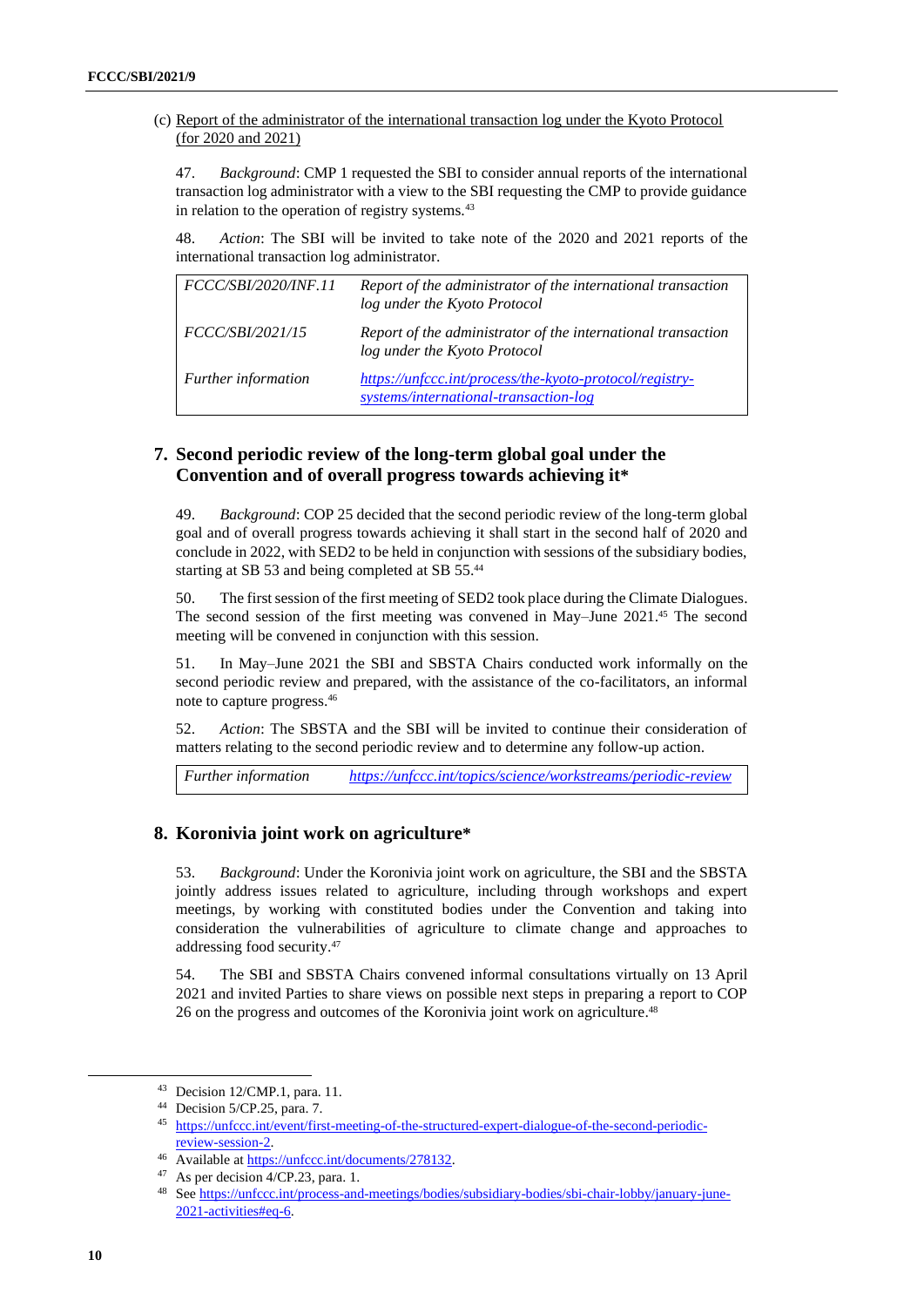55. Workshops under the Koronivia road map<sup>49</sup> have been conducted on topic  $2(d)$  during SB 51 and on topics 2(e) and 2(f) virtually during the Climate Dialogues. The first part of the workshop mandated to take place between SB 51 and 52 was held virtually in May–June 2021 with a focus on element (a), while the second part, with a focus on element (b), will be held before this session.

56. In May–June 2021, the SBI and SBSTA Chairs conducted work informally and prepared, with the assistance of the co-facilitators, four informal notes to capture progress of the work $50$  and discussions on the outcomes from the three mandated workshops conducted in the sessional period (on topics  $2(d)$ ,  $2(e)$  and  $2(f)$ ).

57. *Action*: The SBI and the SBSTA will be invited to continue their joint work on issues relating to agriculture, drawing on the workshop reports prepared for the session and taking into account submissions from Parties and observers, with a view to reporting thereon at COP 26.

| <i>FCCC/SB/2020/1</i>      | Improved nutrient use and manure management towards<br>sustainable and resilient agricultural systems. Workshop<br>report by the secretariat                                           |
|----------------------------|----------------------------------------------------------------------------------------------------------------------------------------------------------------------------------------|
| <i>FCCC/SB/2021/1</i>      | Improved livestock management systems, including<br>agropastoral production systems and others. Workshop report<br>by the secretariat                                                  |
| <i>FCCC/SB/2021/2</i>      | Socioeconomic and food security dimensions of climate<br>change in the agricultural sector. Workshop report by the<br>secretariat                                                      |
| FCCC/SB/2021/3             | Sustainable land and water management, including integrated<br>watershed management strategies, to ensure food security.<br>Workshop report by the secretariat                         |
| <i>Submissions</i>         | https://www4.unfccc.int/sites/submissionsstaging/Pages/Home<br>aspx (in the search field type "Koronivia" and select years<br>2019, 2020 or 2021 or type "voluntary submissions 2021") |
| <i>Further information</i> | https://unfccc.int/topics/land-use/workstreams/agriculture                                                                                                                             |

### **9. Report of the Adaptation Committee (for 2019, 2020 and 2021)\***

58. *Background*: SB 51 could not conclude consideration of the 2019 report of the AC.<sup>51</sup> In accordance with rule 16 of the draft rules of procedure being applied, the matter has been included in the provisional agenda for this session.

59. The AC held its  $17<sup>th</sup>$ ,  $18<sup>th</sup>$  and  $19<sup>th</sup>$  meetings virtually. The  $20<sup>th</sup>$  meeting will also be held virtually, from 7 to 10 September 2021.

60. Information on progress of the AC since 2019 in implementing its workplan, including fulfilling relevant mandates from the subsidiary and governing bodies, is contained in the reports of the AC for 2020 and 2021.

61. *Action*: The SBI and the SBSTA will be invited to continue their consideration of the 2019 report of the AC, consider its reports for 2020 and 2021 and recommend a draft decision to COP 26 and CMA 3.

| <i>FCCC/SB/2019/3</i> | Report of the Adaptation Committee |
|-----------------------|------------------------------------|
| FCCC/SB/2020/2        | Report of the Adaptation Committee |
| <i>FCCC/SB/2021/6</i> | Report of the Adaptation Committee |

<sup>49</sup> FCCC/SBI/2018/9, annex I.

<sup>50</sup> Available a[t https://unfccc.int/documents/278837.](https://unfccc.int/documents/278837)

<sup>51</sup> See documents FCCC/SBI/2019/20, para. 38, and FCCC/SBSTA/2019/5, para. 10.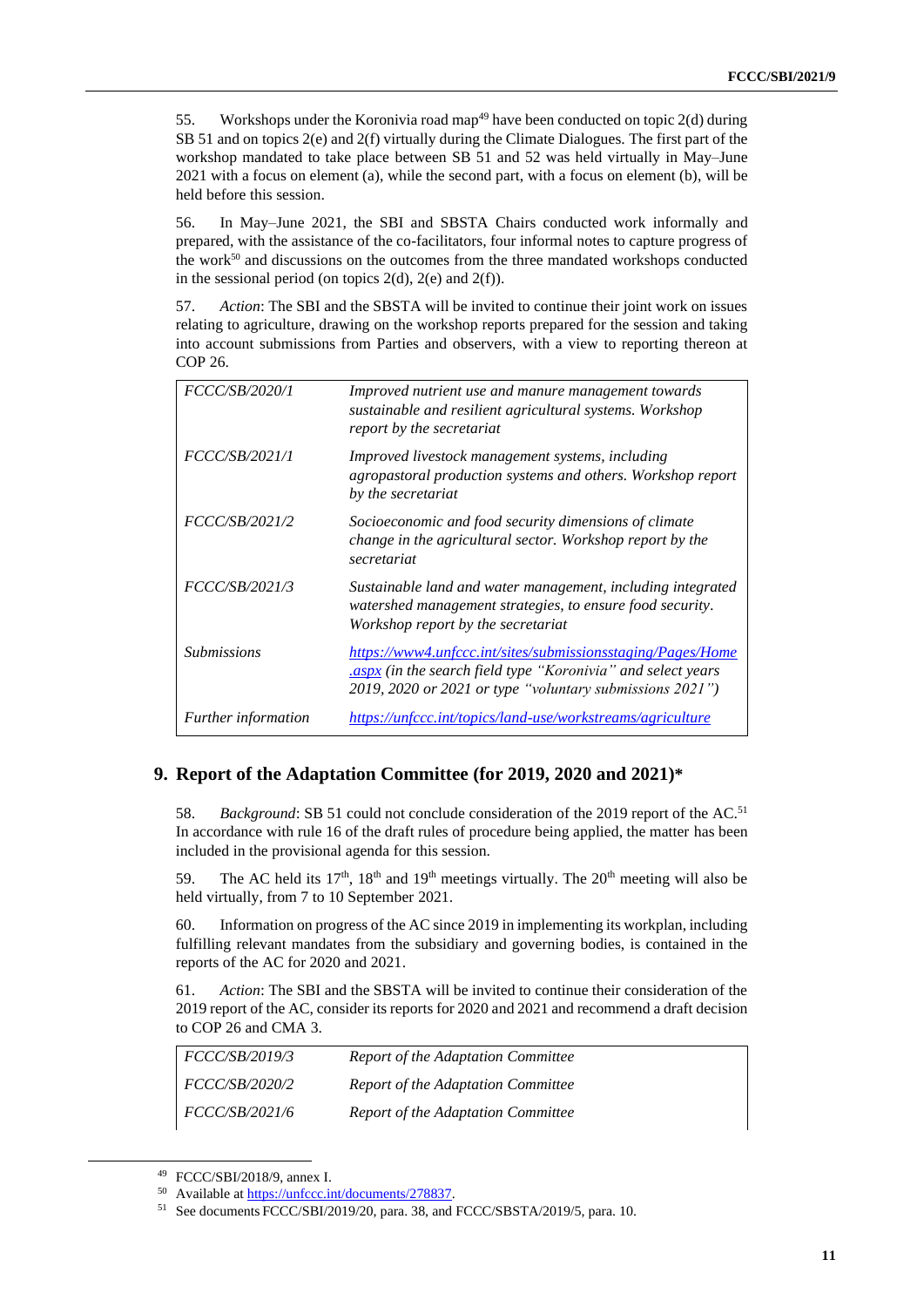*Further information <https://unfccc.int/Adaptation-Committee>*

### **10. Report of the Executive Committee of the Warsaw International Mechanism for Loss and Damage associated with Climate Change Impacts (for 2020 and 2021)\***

62. *Background*: COP 19 and 20 requested the Executive Committee to report annually to the COP through the subsidiary bodies and to make recommendations, as appropriate.<sup>52</sup> Subsequently, Article 8, paragraph 2, of the Paris Agreement provided that the Warsaw International Mechanism for Loss and Damage associated with Climate Change shall be subject to the authority and guidance of the CMA.

63. The 2020 report of the Executive Committee highlights the Committee's progress in implementing its five-year rolling workplan, including the work of its expert groups and recommendations thereon.

64. The Executive Committee held its  $11<sup>th</sup>$ ,  $12<sup>th</sup>$  and  $13<sup>th</sup>$  meetings virtually. The  $14<sup>th</sup>$ meeting will also be held virtually, in separate sessions between 7 and 24 September 2021. In addition, all five expert groups held meetings.<sup>53</sup>

65. The 2021 report of the Executive Committee is expected to inform on the progress in the work of the expert groups and organizations providing technical assistance to developing countries under the Santiago network for averting, minimizing and addressing loss and damage associated with the adverse effects of climate change.

66. *Action*: The SBI and the SBSTA will be invited to consider the 2020 and 2021 reports of the Executive Committee and recommend a draft decision to the appropriate body or bodies. 54

| FCCC/SB/2020/3                     | Report of the Executive Committee of the Warsaw<br>International Mechanism for Loss and Damage associated<br>with Climate Change Impacts |
|------------------------------------|------------------------------------------------------------------------------------------------------------------------------------------|
| $FCCC/SB/2021/4$ and<br>Add. $1-2$ | Report of the Executive Committee of the Warsaw<br>International Mechanism for Loss and Damage associated<br>with Climate Change Impacts |
| <b>Further</b> information         | https://unfccc.int/wim-excom                                                                                                             |

### **11. Matters relating to the least developed countries**

67. *Background*: The 37th meeting of the LEG was held from 6 to 8 February 2020 in Antananarivo, Madagascar. The 38<sup>th</sup> and 39<sup>th</sup> meetings of the LEG were both held virtually.

68. The COP decided to review, at COP 26, the progress, need for continuation and terms of reference of the LEG with a view to adopting a decision thereon, taking into account, as appropriate, new processes and needs that may arise prior to that session.<sup>55</sup>

69. In May–June 2021, the SBI conducted work informally on matters relating to the least developed countries. The Chair prepared, with the assistance of the co-facilitators, an informal note<sup>56</sup> to capture progress.

<sup>52</sup> Decision 2/CP.19, para. 3.

<sup>53</sup> Se[e https://unfccc.int/topics/adaptation-and-resilience/workstreams/loss-and-damage-ld/workshop](https://unfccc.int/topics/adaptation-and-resilience/workstreams/loss-and-damage-ld/workshop-and-meetings)[and-meetings.](https://unfccc.int/topics/adaptation-and-resilience/workstreams/loss-and-damage-ld/workshop-and-meetings)

<sup>54</sup> Noting the ongoing consideration of the governance of the Warsaw International Mechanism.

<sup>55</sup> Decision 19/CP.21, para. 13.

<sup>56</sup> Available a[t https://unfccc.int/documents/279101.](https://unfccc.int/documents/279101)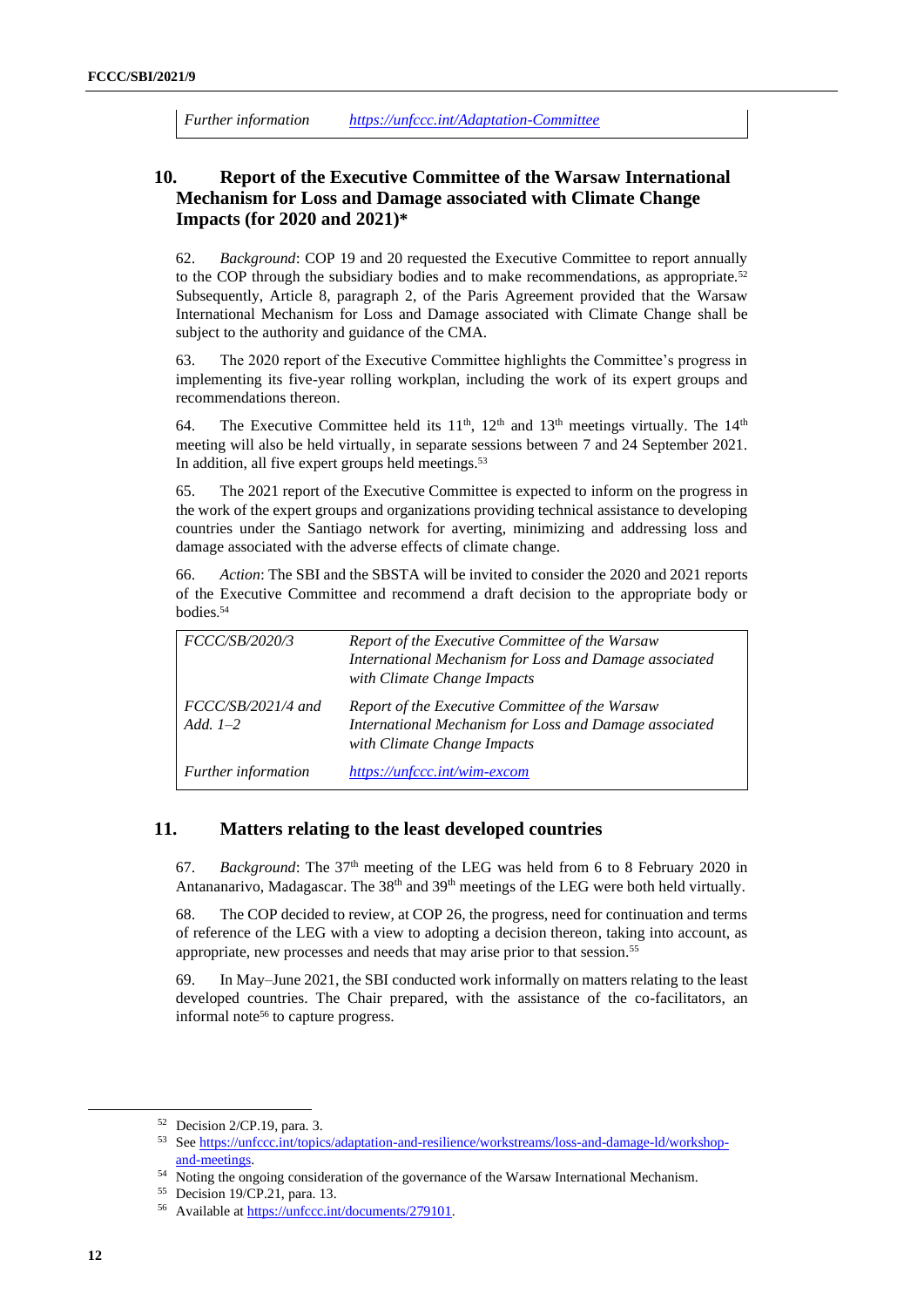70. *Action*: The SBI will be invited to consider the documents prepared as input to the review of the LEG with a view to recommending a draft decision. It will also be invited to consider the LEG meeting reports and to take further action, as appropriate.

| <i>FCCC/SBI/2020/6</i>     | The 37 <sup>th</sup> meeting of the Least Developed Countries Expert<br>Group. Report by the secretariat                                                                      |
|----------------------------|-------------------------------------------------------------------------------------------------------------------------------------------------------------------------------|
| <i>FCCC/SBI/2020/14</i>    | The 38 <sup>th</sup> meeting of the Least Developed Countries Expert<br>Group. Report by the secretariat                                                                      |
| FCCC/SBI/2021/6            | The 39 <sup>th</sup> meeting of the Least Developed Countries Expert<br>Group. Report by the secretariat                                                                      |
| FCCC/SBI/2021/13           | The $40th$ meeting of the Least Developed Countries Expert<br>Group. Report by the secretariat                                                                                |
| <i>FCCC/SBI/2020/7</i>     | Stocktaking meeting of the Least Developed Countries Expert<br>Group. Report by the secretariat                                                                               |
| <i>FCCC/SBI/2020/8</i>     | Progress, need for continuation and terms of reference of the<br>Least Developed Countries Expert Group. Synthesis report by<br>the secretariat                               |
| <i>Submissions</i>         | https://www4.unfccc.int/sites/submissionsstaging/Pages/Home<br>aspx (in the search field type "work of the Least Developed<br>Countries Expert Group" and select year "2020") |
| <i>Further information</i> | https://unfccc.int/ldc-portal and https://unfccc.int/LEG                                                                                                                      |

### **12. National adaptation plans**

71. *Background*: COP 25 requested SBI 53 to discuss information from the reports of the AC and the LEG, including on gaps and needs and the implementation of national adaptation plans, and to take further action as appropriate.<sup>57</sup>

72. In May–June 2021, the SBI conducted work informally on national adaptation plans. The Chair prepared, with the assistance of the co-facilitators, an informal note<sup>58</sup> to capture progress.

73. *Action*: The SBI will be invited to continue its consideration of this matter and to recommend a draft decision for consideration and adoption at COP 26.

| <i>FCCC/SBI/2020/INF.13</i> | Progress in the process to formulate and implement national<br>adaptation plans. Note by the secretariat |
|-----------------------------|----------------------------------------------------------------------------------------------------------|
| <i>FCCC/SBI/2021/INF.7</i>  | Progress in the process to formulate and implement national<br>adaptation plans. Note by the secretariat |
| Further information         | https://unfccc.int/topics/adaptation-and-<br>resilience/workstreams/national-adaptation-plans            |

### **13. Development and transfer of technologies and implementation of the Technology Mechanism**

(a) Joint annual report of the Technology Executive Committee and the Climate Technology Centre and Network (for 2020 and 2021)\*

74. *Background*: COP 20 decided that the TEC and the CTCN shall continue to prepare a joint annual report to the COP, through the subsidiary bodies, on their respective activities

<sup>57</sup> [Decision 7/CP.25, para. 11.](https://unfccc.int/process-and-meetings/bodies/subsidiary-bodies/sbi-chair-lobby#eq-5)

<sup>58</sup> Available a[t https://unfccc.int/documents/278003](https://unfccc.int/documents/278003).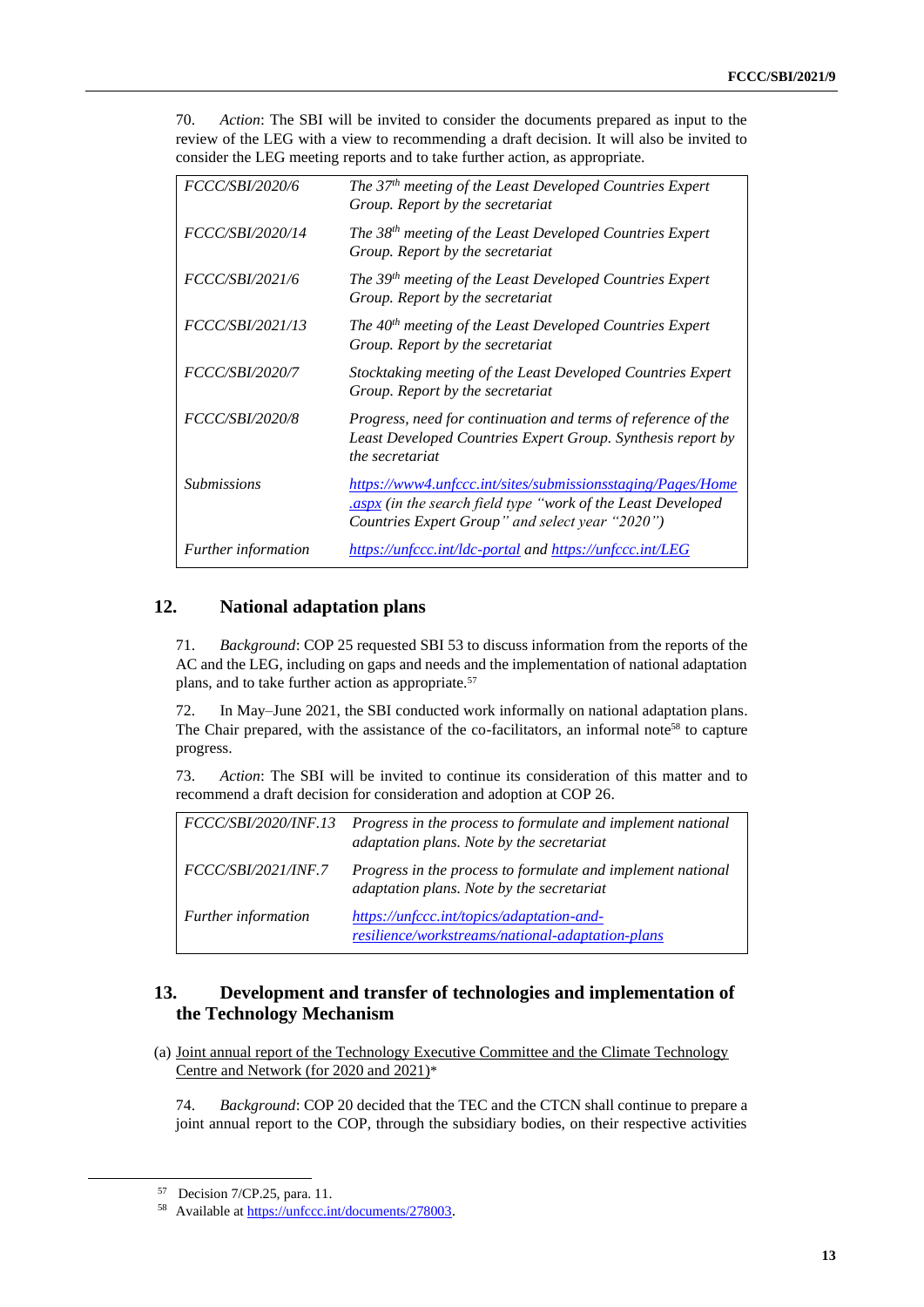and the performance of their respective functions.<sup>59</sup> COP 21 decided that the TEC and the CTCN shall report to the CMA, through the subsidiary bodies, on their activities to support the implementation of the Paris Agreement.<sup>60</sup> CMA 1 took note of the recommendation of the TEC and the CTCN to prepare and submit their joint annual report to both the COP and the CMA.<sup>61</sup>

75. In 2020–2021, the TEC and the CTCN convened several meetings virtually to advance the implementation of activities agreed in their workplans and programmes of work.

76. *Action*: The SBI and the SBSTA will be invited to consider the joint annual reports of the TEC and the CTCN for 2020 and 2021 and to recommend a draft decision to COP 26 and CMA 3.

| FCCC/SB/2020/4             | Joint annual report of the Technology Executive Committee<br>and the Climate Technology Centre and Network for 2020 |
|----------------------------|---------------------------------------------------------------------------------------------------------------------|
| FCCC/SB/2021/5             | Joint annual report of the Technology Executive Committee<br>and the Climate Technology Centre and Network for 2021 |
| <b>Further</b> information | https://unfccc.int/ttclear and www.ctc-n.org                                                                        |

(b) Alignment between processes pertaining to the review of the Climate Technology Centre and Network and the periodic assessment referred to in paragraph 69 of decision 1/CP.21

77. *Background*: SBI 51 initiated consideration<sup>62</sup> of the alignment between processes pertaining to the review of the  $CTCN<sup>63</sup>$  and the periodic assessment of the Technology Mechanism.

78. SBI 51 considered the concept of alignment, the timelines for the independent review of the CTCN and the periodic assessment of the Technology Mechanism, and possible options, and their implications, for aligning processes pertaining to the independent review of the CTCN and the periodic assessment of the Technology Mechanism and agreed that consideration of this matter would continue at SBI 52.<sup>64</sup>

79. In May–June 2021, the SBI conducted work informally on this matter. The Chair prepared, with the assistance of the co-facilitators, an informal note<sup>65</sup> to capture progress.

80. *Action*: The SBI will be invited to consider the document prepared for the session and continue its consideration of this matter with a view to recommending a draft decision to CMA 3.

| FCCC/SBI/2020/INF.5 | Possible options, and their implications, for aligning                                                            |
|---------------------|-------------------------------------------------------------------------------------------------------------------|
|                     | processes pertaining to the independent review of the Climate                                                     |
|                     | Technology Centre and Network and the periodic assessment<br>of the Technology Mechanism. Note by the secretariat |
| Further information | https://unfccc.int/ttclear                                                                                        |

#### (c) Poznan strategic programme on technology transfer

81. *Background*: SBI 34 invited the GEF to provide reports on progress in carrying out its activities under the Poznan strategic programme on technology transfer for consideration by the SBI at its sessions for the duration of the programme. <sup>66</sup> SBI 51 invited the TEC and the CTCN to include in their joint annual report for 2020 information on the outcomes of

<sup>59</sup> Decision 17/CP.20, para. 4.

<sup>60</sup> Decision 1/CP.21, para. 68.

<sup>61</sup> Decision 15/CMA.1, para. 4.

<sup>62</sup> As per decision 16/CMA.1, para. 6.

<sup>&</sup>lt;sup>63</sup> In accordance with decisions 2/CP.17, 14/CP.18 and 12/CP.24.

<sup>64</sup> FCCC/SBI/2019/20, para. 61.

<sup>65</sup> Available a[t https://unfccc.int/documents/279031](https://unfccc.int/documents/279031)*.* 

<sup>66</sup> FCCC/SBI/2011/7, para. 137.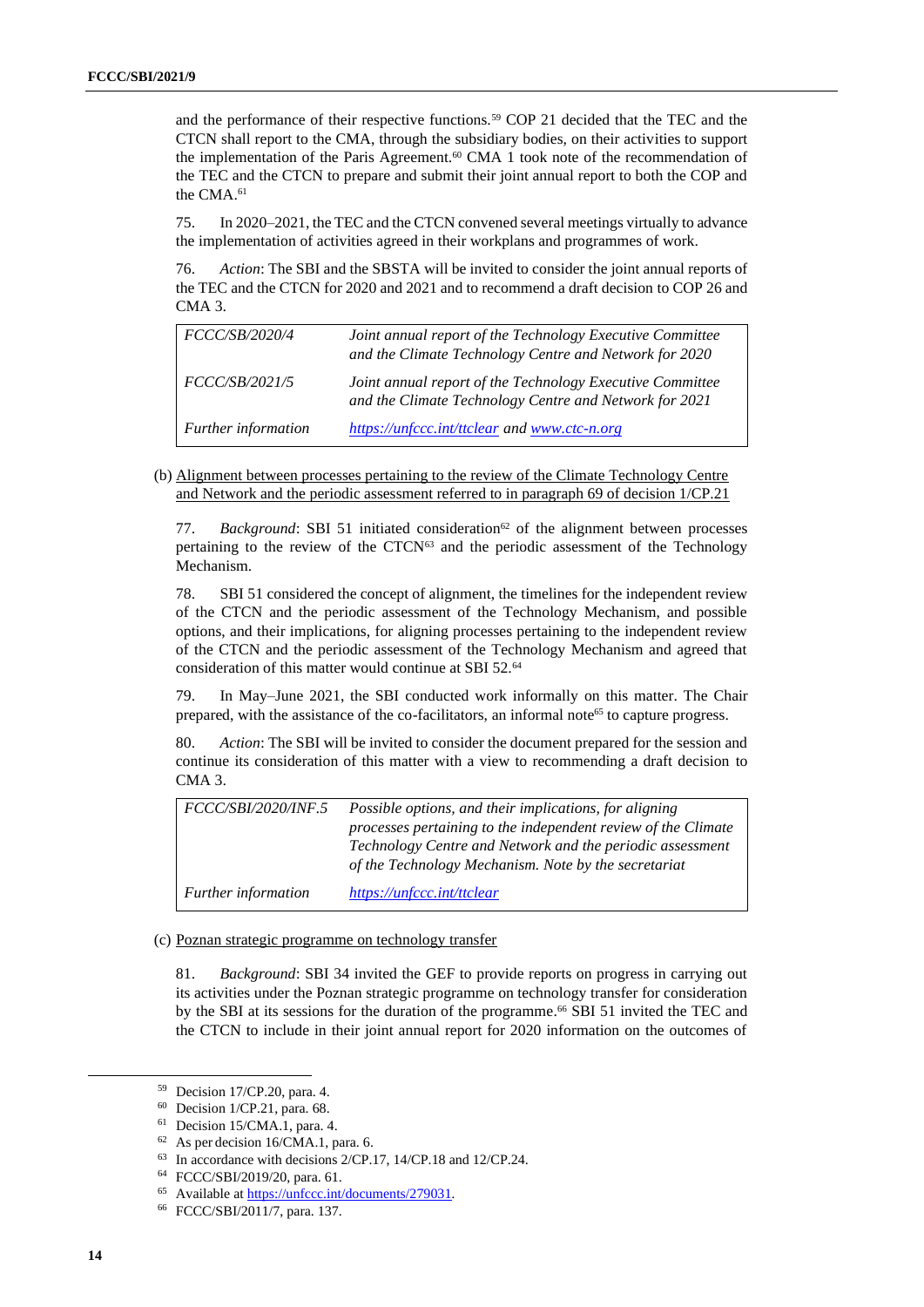their actions in response to the relevant recommendations in the report on the updated evaluation of the Poznan strategic programme.<sup>67</sup>

82. As requested at SBI 50, <sup>68</sup> the secretariat prepared a report on the fourth synthesis of technology needs identified by non-Annex I Parties. 69

83. *Action*: The SBI will be invited to consider documents prepared for the session with a view to determining further actions arising from them.

| FCCC/SB/2020/4                | Joint annual report of the Technology Executive Committee<br>and the Climate Technology Centre and Network for 2020                   |
|-------------------------------|---------------------------------------------------------------------------------------------------------------------------------------|
| <i>FCCC/SBI/2020/INF.1</i>    | Fourth synthesis of technology needs identified by Parties not<br>included in Annex I to the Convention. Report by the<br>secretariat |
| $FCCC/CP/2020/1$ and<br>Add.1 | Report of the Global Environment Facility to the Conference<br>of the Parties. Note by the secretariat                                |
| $FCCC/CP/2021/9$ and<br>Add.1 | Report of the Global Environment Facility to the Conference<br>of the Parties. Note by the secretariat                                |
| <i>Further information</i>    | https://www.thegef.org/content/poznan-strategic-program;<br>https://unfccc.int/ttclear and www.ctc-n.org                              |

#### (d) Linkages between the Technology Mechanism and the Financial Mechanism of the **Convention**

84. *Background*: COP 22 invited the TEC, the CTCN and the operating entities of the Financial Mechanism to provide information on their actions in strengthening the linkages between the Technology Mechanism and the Financial Mechanism in their annual reports to the COP for guidance on further actions if needed.<sup>70</sup> COP 24 requested SBI 53 to take stock of progress in strengthening these linkages with a view to recommending a draft decision on this matter, including on the consideration of a conclusion on this matter. 71

85. *Action*: The SBI will be invited to take stock of progress in strengthening the linkages between the two mechanisms with a view to recommending a draft decision to COP 26.

| $FCCC/CP/2019/3$ and  | Report of the Green Climate Fund to the Conference of the                                                           |
|-----------------------|---------------------------------------------------------------------------------------------------------------------|
| Add.1                 | Parties. Note by the secretariat                                                                                    |
| FCCC/CP/2020/5        | Report of the Green Climate Fund to the Conference of the<br>Parties. Note by the secretariat                       |
| <i>FCCC/CP/2021/8</i> | Report of the Green Climate Fund to the Conference of the<br>Parties. Note by the secretariat                       |
| $FCCC/CP/2019/5$ and  | Report of the Global Environment Facility to the Conference                                                         |
| Add.1                 | of the Parties. Note by the secretariat                                                                             |
| $FCCC/CP/2020/1$ and  | Report of the Global Environment Facility to the Conference                                                         |
| Add.1                 | of the Parties. Note by the secretariat                                                                             |
| $FCCC/CP/2021/9$ and  | Report of the Global Environment Facility to the Conference                                                         |
| Add.1                 | of the Parties. Note by the secretariat                                                                             |
| <i>FCCC/SB/2019/4</i> | Joint annual report of the Technology Executive Committee<br>and the Climate Technology Centre and Network for 2019 |

<sup>67</sup> FCCC/SBI/2019/20, para. 71.

<sup>68</sup> FCCC/SBI/2019/9, para. 84.

<sup>69</sup> FCCC/SBI/2020/INF.1.

<sup>70</sup> See decision 14/CP.22, para 9.

<sup>71</sup> See decision 14/CP.24, para 9.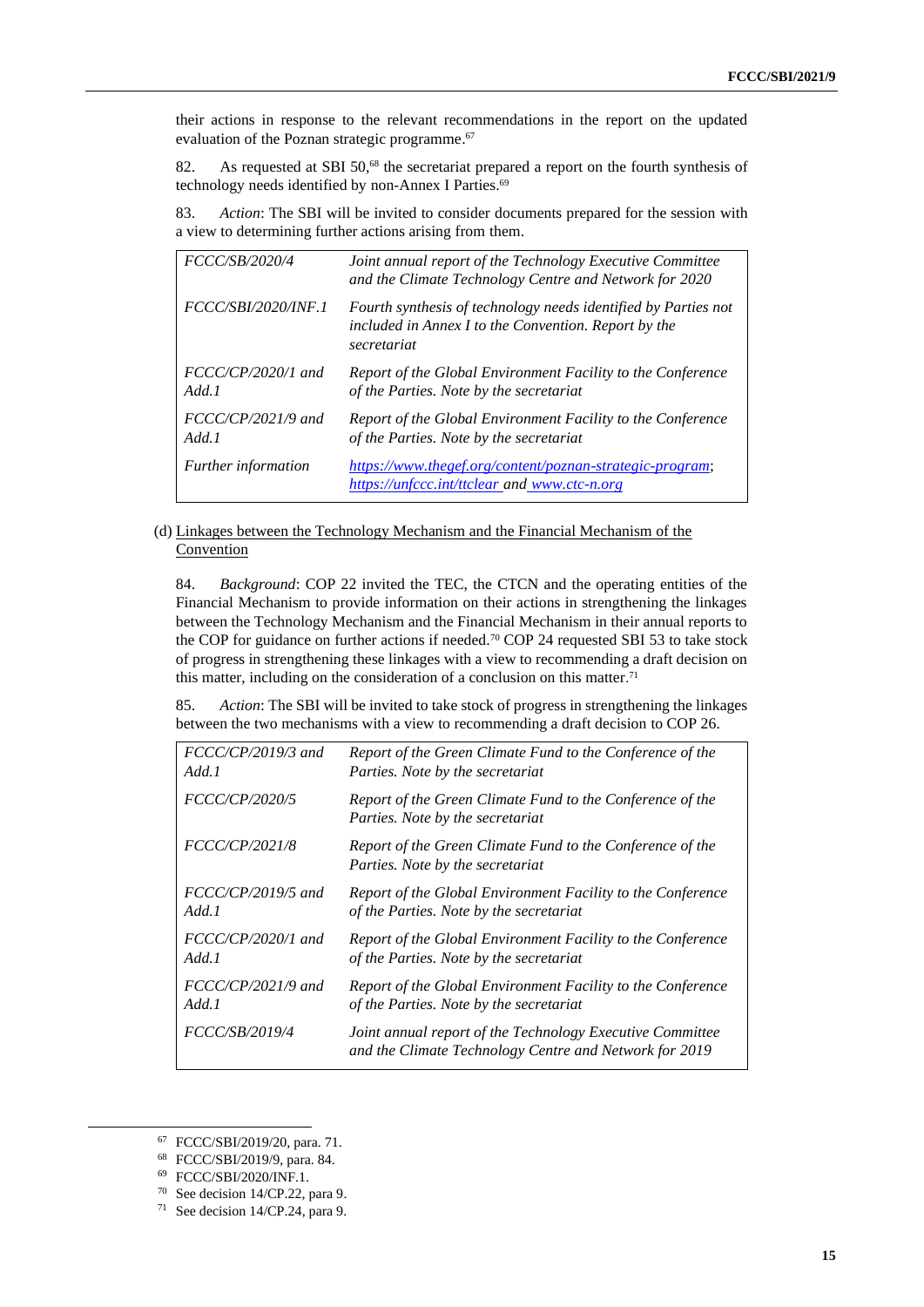| <i>FCCC/SB/2020/4</i>      | Joint annual report of the Technology Executive Committee<br>and the Climate Technology Centre and Network for 2020 |
|----------------------------|---------------------------------------------------------------------------------------------------------------------|
| <i>FCCC/SB/2021/5</i>      | Joint annual report of the Technology Executive Committee<br>and the Climate Technology Centre and Network for 2021 |
| <b>Further information</b> | https://unfccc.int/ttclear                                                                                          |

### **14. Matters relating to the Adaptation Fund**

#### (a) Membership of the Adaptation Fund Board

86. *Background*: CMP 14 requested the SBI to consider the matter of ensuring that developing country Parties and developed country Parties that are Parties to the Paris Agreement are eligible for membership on the Adaptation Fund Board and to forward a recommendation to CMP 15.<sup>72</sup> SBI 51 agreed that consideration would continue at SBI 52.<sup>73</sup>

87. *Action*: The SBI will be invited to continue its consideration of this matter and to forward a recommendation to CMP 16.

*Further information [https://unfccc.int/process/bodies/funds-and-financial](https://unfccc.int/process/bodies/funds-and-financial-entities/adaptation-fund)[entities/adaptation-fund](https://unfccc.int/process/bodies/funds-and-financial-entities/adaptation-fund)*

#### (b) Fourth review of the Adaptation Fund

88. *Background*: CMP 13 requested SBI 52 to initiate the fourth review of the Adaptation Fund in accordance with the terms of reference contained in the annex to decision 1/CMP.12 or as amended. 74

89. The SBI Chair convened informal consultations on  $14$  April 2021<sup>75</sup> on advancing technical work on this matter and invited Parties to submit their views thereon.

90. In May–June 2021, the SBI conducted work informally on this matter. The Chair prepared, with the assistance of the co-facilitators, an informal note<sup> $76$ </sup> to capture progress.

91. *Action*: The SBI will be invited to continue its consideration of the fourth review of the Adaptation Fund and to report back to its governing body at the session of that body to be convened in conjunction with COP 27.

| <b>Further</b> information | https://unfccc.int/Adaptation-Fund                                                                                                                                                                                                                                                                 |
|----------------------------|----------------------------------------------------------------------------------------------------------------------------------------------------------------------------------------------------------------------------------------------------------------------------------------------------|
| <i>Submissions</i>         | https://www4.unfccc.int/sites/submissionsstaging/Pages/Home<br>$\frac{1}{2}$ (in the search field type "voluntary submissions 2021")<br>or https://unfccc.int/topics/climate-finance/funds-entities-<br>bodies/adaptation-fund/submissions-related-to-the-fourth-<br>review-of-the-adaptation-fund |

<sup>72</sup> Decision 1/CMP.14, para. 5.

<sup>73</sup> FCCC/SBI/2019/20, para. 74.

<sup>74</sup> Decision 2/CMP.13, para. 9.

<sup>75</sup> Se[e https://unfccc.int/process-and-meetings/bodies/subsidiary-bodies/sbi-chair-lobby/january-june-](https://unfccc.int/process-and-meetings/bodies/subsidiary-bodies/sbi-chair-lobby/january-june-2021-activities#eq-3)[2021-activities#eq-3.](https://unfccc.int/process-and-meetings/bodies/subsidiary-bodies/sbi-chair-lobby/january-june-2021-activities#eq-3) 

<sup>76</sup> Available a[t https://unfccc.int/documents/279083.](https://unfccc.int/documents/279083)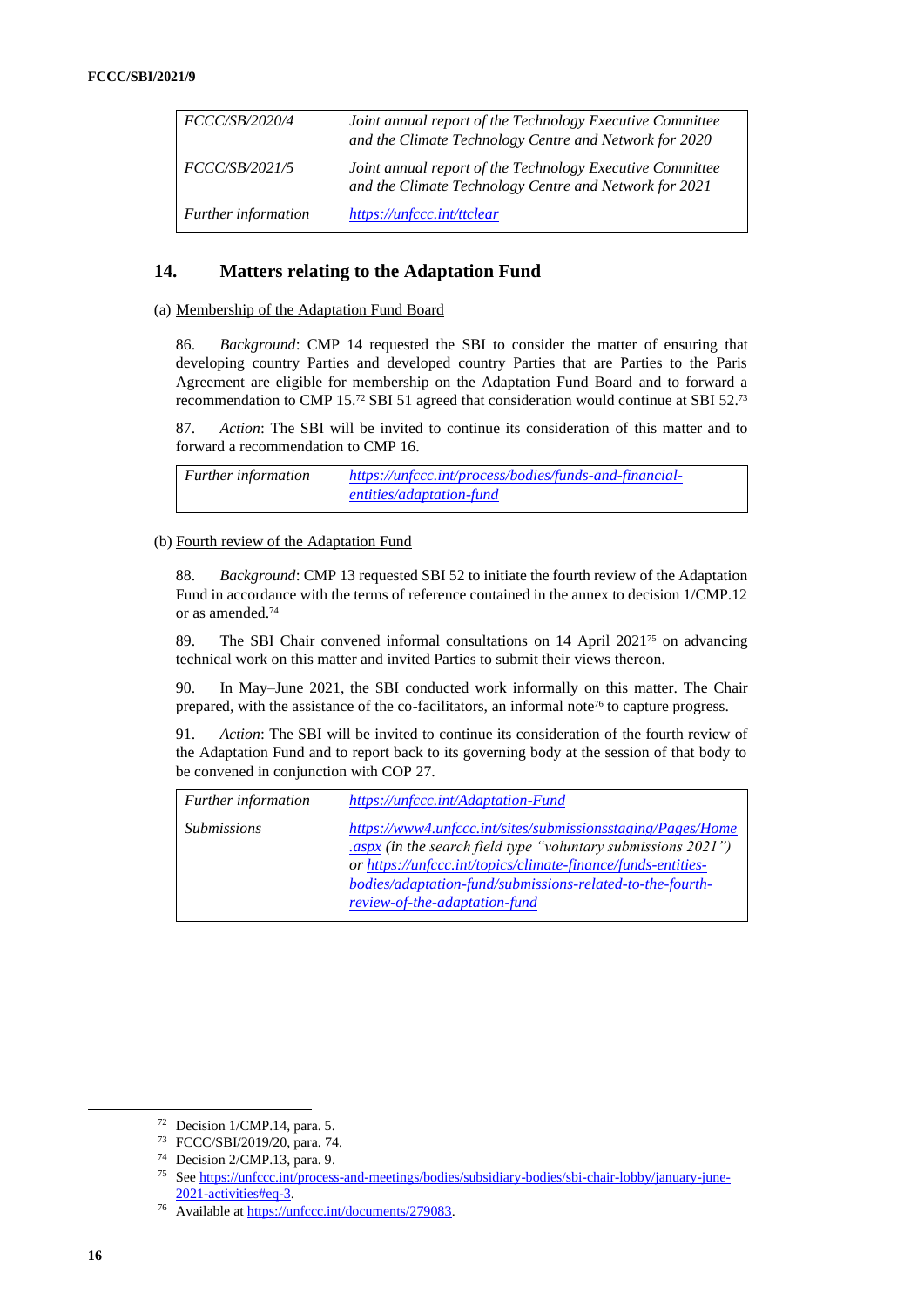### **15. Matters relating to capacity-building**

(a) Capacity-building under the Convention

92. *Background*: COP 23 completed the fourth review of the implementation under the Convention of the framework for capacity-building in countries with economies in transition established under decision 3/CP.7 and requested SBI 52 to initiate the fifth review.<sup>77</sup>

93. The  $9<sup>th</sup>$  and  $10<sup>th</sup>$  meetings of the Durban Forum on capacity-building were convened virtually.

94. In addition, the SBI Chair convened informal consultations on 5 May  $2021^{78}$  on opportunities for streamlining UNFCCC capacity-building arrangements and on the process for monitoring and reviewing the implementation of the capacity-building frameworks.

95. In May–June 2021, the SBI conducted work informally on matters related to capacitybuilding. The Chair prepared, with the assistance of the co-facilitators, an informal note<sup>79</sup> to capture progress.

96. *Action*: The SBI will be invited to conclude its consideration of the fifth review of the implementation of the framework for capacity-building in countries with economies in transition and to forward a recommendation to COP 26.

| FCCC/SBI/2020/2 and<br>Add.1  | Capacity-building work of bodies established under the<br>Convention and its Kyoto Protocol. Compilation and synthesis<br>report by the secretariat |
|-------------------------------|-----------------------------------------------------------------------------------------------------------------------------------------------------|
| $FCCCSBI/2021/2$ and<br>Add.1 | Capacity-building work of bodies established under the<br>Convention and its Kyoto Protocol. Compilation and synthesis<br>report by the secretariat |
| <i>FCCC/SBI/2020/5</i>        | Implementation of the framework for capacity-building in<br>developing countries. Synthesis report by the secretariat                               |
| FCCC/SBI/2021/3               | Implementation of the framework for capacity-building in<br>developing countries. Synthesis report by the secretariat                               |
| <i>Further information</i>    | https://unfccc.int/topics/capacity-building/the-big-<br>picture/capacity-in-the-unfccc-process                                                      |

#### (b) Capacity-building under the Kyoto Protocol

97. *Background*: CMP 12 completed the third review of the implementation under the Kyoto Protocol of the framework for capacity-building in developing countries and decided that SBI 52 would initiate the fourth review.<sup>80</sup>

98. CMP 13 completed the fourth review of the implementation under the Kyoto Protocol of the framework for capacity-building in countries with economies in transition and requested SBI 52 to initiate the fifth review.<sup>81</sup>

99. The  $9<sup>th</sup>$  and  $10<sup>th</sup>$  meetings of the Durban Forum on capacity-building were convened virtually.

100. The SBI Chair convened informal consultations on 5 May 2021 on opportunities for streamlining UNFCCC capacity-building arrangements and on the process for the monitoring and review of the implementation of the capacity-building frameworks.

<sup>77</sup> Decision 17/CP.23, para. 4.

<sup>78</sup> See [https://unfccc.int/process-and-meetings/bodies/subsidiary-bodies/sbi-chair-lobby/january-june-](https://unfccc.int/process-and-meetings/bodies/subsidiary-bodies/sbi-chair-lobby/january-june-2021-activities#eq-8)[2021-activities#eq-8.](https://unfccc.int/process-and-meetings/bodies/subsidiary-bodies/sbi-chair-lobby/january-june-2021-activities#eq-8)

Available a[t https://unfccc.int/documents/279044.](https://unfccc.int/documents/279044)

<sup>80</sup> Decision 6/CMP.12, para. 6.

 $81$  Decision 4/CMP.13, para. 4.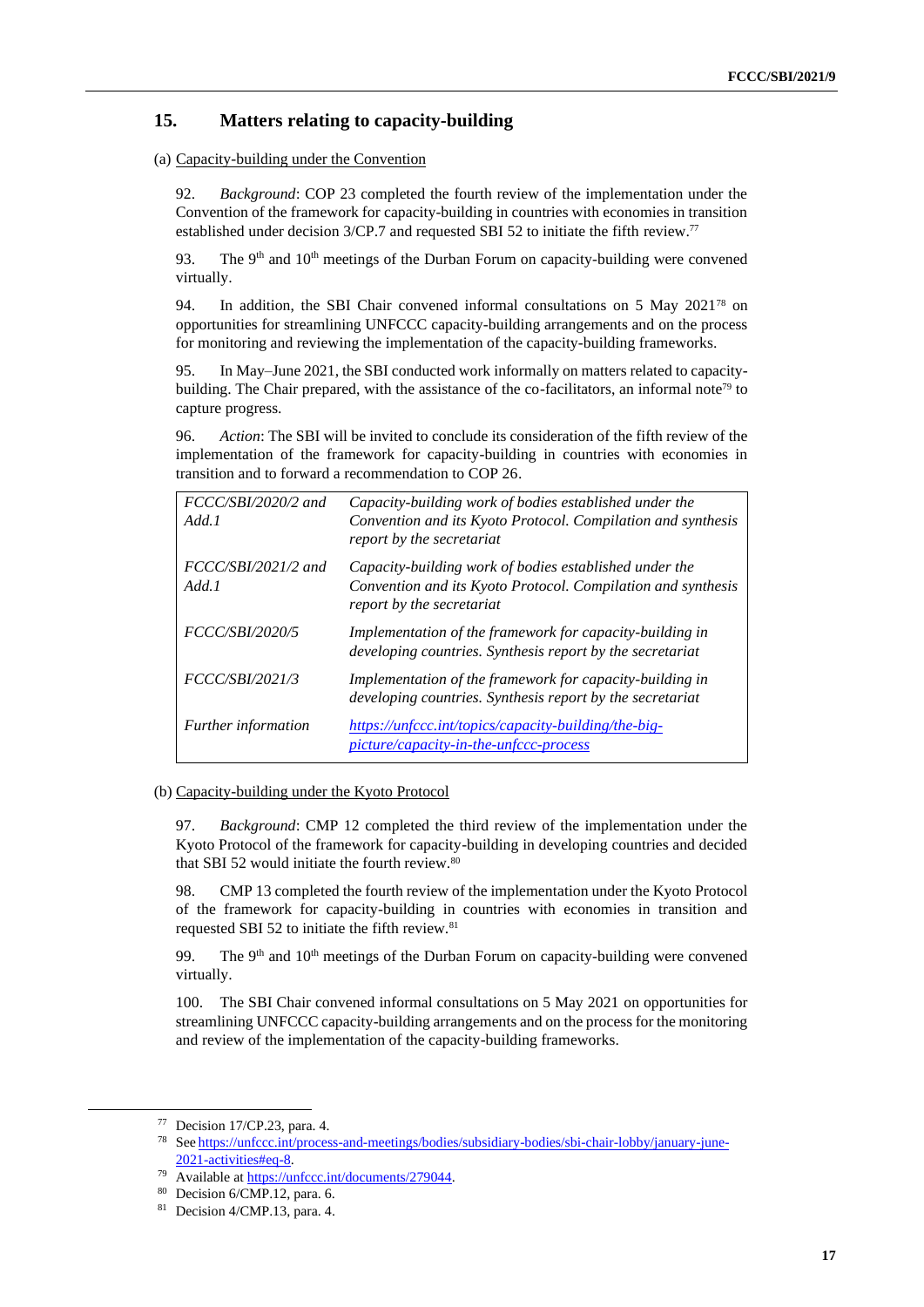101. In May–June 2021, the SBI conducted work informally on matters related to capacitybuilding. The Chair prepared, with the assistance of the co-facilitators, an informal note<sup>82</sup> to capture progress.

102. *Action*: The SBI will be invited to conclude its consideration of the fourth comprehensive review of the implementation of the framework for capacity-building in developing countries and the fifth review of the implementation of the framework for capacity-building in countries with economies in transition and to forward recommendations to CMP 16, as appropriate.

| See documents under sub-item $15(a)$ |                                                                                                       |
|--------------------------------------|-------------------------------------------------------------------------------------------------------|
| <i>Further information</i>           | https://unfccc.int/topics/capacity-building/the-big-<br><i>picture/capacity-in-the-unfccc-process</i> |

#### (c) Annual technical progress report of the Paris Committee on Capacity-building (for 2020 and 2021)

103. *Background*: The 4<sup>th</sup> and 5<sup>th</sup> meetings of the PCCB were convened virtually. The PCCB prepared annual technical progress reports on its work in 2020 and 2021 for submission to the COP and the CMA<sup>83</sup> through the SBI.

104. *Action*: The SBI will be invited to consider the annual technical progress reports of the PCCB for 2020 and 2021, including its recommendations to the COP and the CMA, and to recommend a draft decision to COP 26 and CMA 3.

| <i>FCCC/SBI/2020/13</i> | Annual technical progress report of the Paris Committee on<br>Capacity-building |
|-------------------------|---------------------------------------------------------------------------------|
| <i>FCCC/SBI/2021/10</i> | Annual technical progress report of the Paris Committee on<br>Capacity-building |
| Further information     | https://unfccc.int/pccb                                                         |

### **16. Matters relating to the forum on the impact of the implementation of response measures serving the Convention, the Kyoto Protocol and the Paris Agreement\***

105. COP 25, CMP 15 and CMA 2 decided that the forum on the impact of the implementation of response measures may consider, as needed, additional modalities for the workplan activities, consistent with the modalities identified in decision 7/CMA.1, and recommend such additional modalities for the workplan for consideration and adoption by the subsidiary bodies. 84

106. The KCI held its  $3<sup>rd</sup>$  and  $4<sup>th</sup>$  meetings virtually and will hold its  $5<sup>th</sup>$  meeting in conjunction with this session. The KCI annual report for 2020*–*2021 is available on the UNFCCC website.<sup>85</sup>

107. On 18 May 2021, the SBI and SBSTA Chairs convened an informal technical expert meeting on tools and methodologies for assessing the impacts of the implementation of response measures.<sup>86</sup>

108. In May–June 2021, the SBI and the SBSTA conducted work informally on matters relating to the forum. The Chairs prepared, with the assistance of the co-facilitators, an informal note<sup>87</sup> to capture progress.

<sup>82</sup> Available a[t https://unfccc.int/documents/279044.](https://unfccc.int/documents/279044)

<sup>83</sup> As per decision 3/CMA.2, para. 8.

<sup>&</sup>lt;sup>84</sup> Para. 4 of decisions 4/CP.25, 4/CMP.15, and 4/CMA.2, respectively.

<sup>85</sup> [https://unfccc.int/sites/default/files/resource/KCI%20Annual%20report%202020-2021\\_0.pdf.](https://unfccc.int/sites/default/files/resource/KCI%20Annual%20report%202020-2021_0.pdf)

<sup>86</sup> The summary note is available at [https://unfccc.int/documents/278876.](https://unfccc.int/documents/278876)

<sup>87</sup> Available a[t https://unfccc.int/documents/279078.](https://unfccc.int/documents/279078)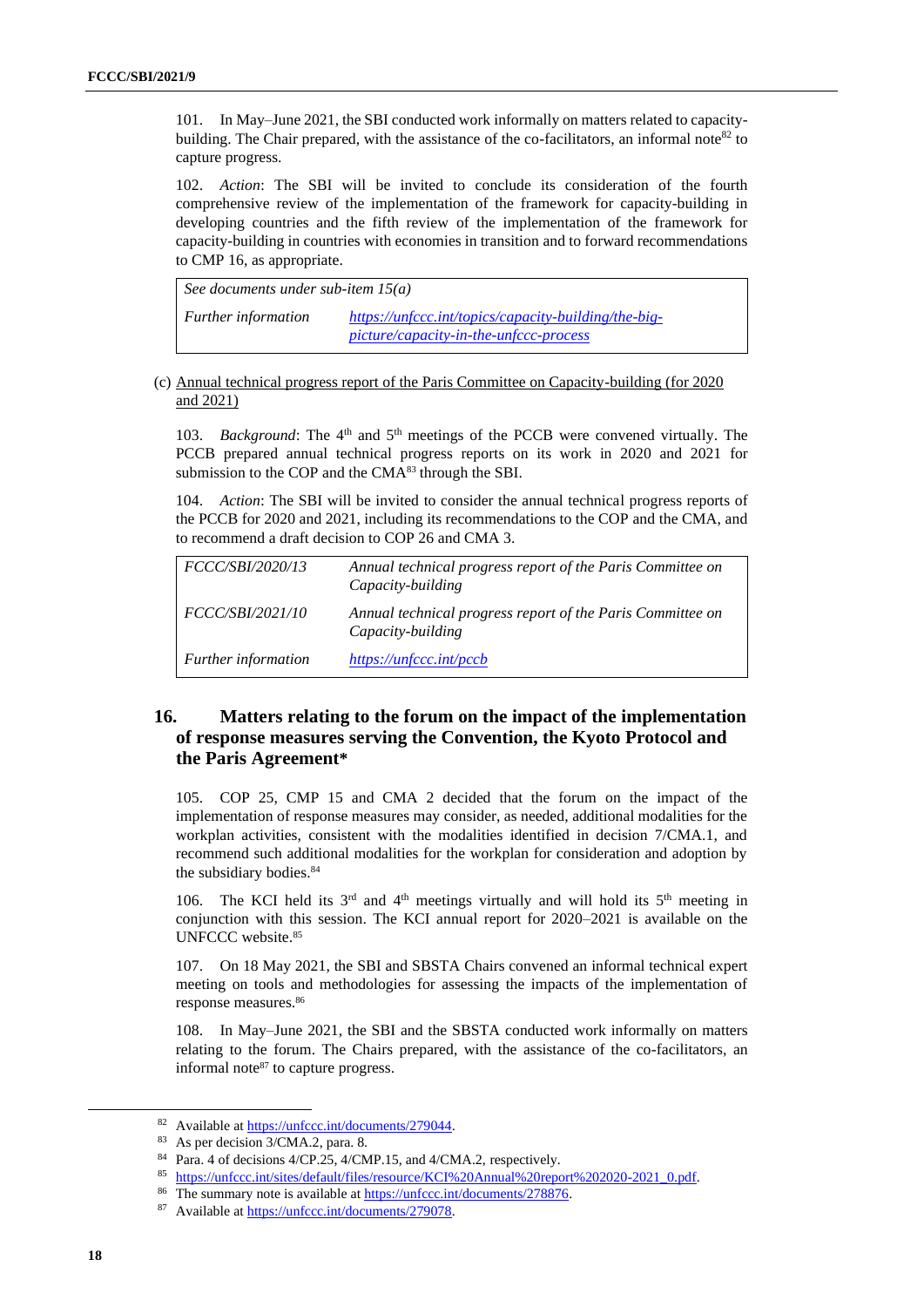109. *Action*: The SBI and the SBSTA will be invited to convene the forum to implement agreed workplan activities and provide its recommendations with a view to the SBI and the SBSTA making recommendations, as appropriate, to COP 26, CMP 16 and CMA 3.

| <b>Further information</b> | https://unfccc.int/topics/mitigation/workstreams/response- |
|----------------------------|------------------------------------------------------------|
|                            | measures and https://unfccc.int/KCI                        |

### **17. Gender and climate change**

110. *Background*: The workshops on the role of national gender and climate change focal points and on gender integration in national climate policies were held virtually – regionally and during the Climate Dialogues. 88

111. As part of the gender action plan activity A4, Parties, relevant organizations and the research community were invited to make submissions on the dimensions and examples of the gender-differentiated impacts of climate change, the role of women as agents of change and opportunities for women.

112. *Action*: The second part of the workshop on the role of national gender and climate change focal points will be organized in conjunction with this session so the recommendations on this matter can be finalized.

| <i>Submissions</i>         | https://www4.unfccc.int/sites/submissionsstaging/Pages/Home<br>aspx (in the search field type "gender" and select year.<br>" $2020$ ") |
|----------------------------|----------------------------------------------------------------------------------------------------------------------------------------|
| <i>Further information</i> | https://unfccc.int/gender                                                                                                              |

### **18. Matters related to Action for Climate Empowerment**

(a) Review of the Doha work programme on Article 6 of the Convention

113. *Background*: The SBI Chair convened a series of activities virtually between 17 March and 19 May 2021 on the review of the Doha work programme and future work to enhance the implementation of ACE under Article 6 of the Convention and Article 12 of the Paris Agreement.<sup>89</sup>

114. In May–June 2021, the SBI conducted work informally on the review of the Doha work programme. The Chair prepared, with the assistance of the co-facilitators, an informal note<sup>90</sup> to capture progress.

115. *Action*: The SBI will be invited to consider the documents prepared for the session, and, taking into account the submissions,  $91$  launch the review of the implementation of the Doha work programme and recommend a draft decision to COP 26.

| FCCC/SBI/2020/9     | Progress and effectiveness, as well as emerging gaps, needs<br>and recommendations, in relation to the Doha work<br>programme and Action for Climate Empowerment. Synthesis<br>report by the secretariat               |
|---------------------|------------------------------------------------------------------------------------------------------------------------------------------------------------------------------------------------------------------------|
| FCCC/SBI/2020/INF.4 | Options and ways for future work to enhance the<br>implementation of Article 6 of the Convention and Article 12<br>of the Paris Agreement, following the review of the Doha work<br>programme. Note by the secretariat |

<sup>88</sup> Mandated in decision 3/CP.25.

<sup>89</sup> See [https://unfccc.int/process-and-meetings/bodies/subsidiary-bodies/sbi-chair-lobby/january-june-](https://unfccc.int/process-and-meetings/bodies/subsidiary-bodies/sbi-chair-lobby/january-june-2021-activities#eq-1)[2021-activities#eq-1.](https://unfccc.int/process-and-meetings/bodies/subsidiary-bodies/sbi-chair-lobby/january-june-2021-activities#eq-1) 

Available a[t https://unfccc.int/documents/279082.](https://unfccc.int/documents/279082)

 $91$  See decision 15/CP.25, paras. 2–3.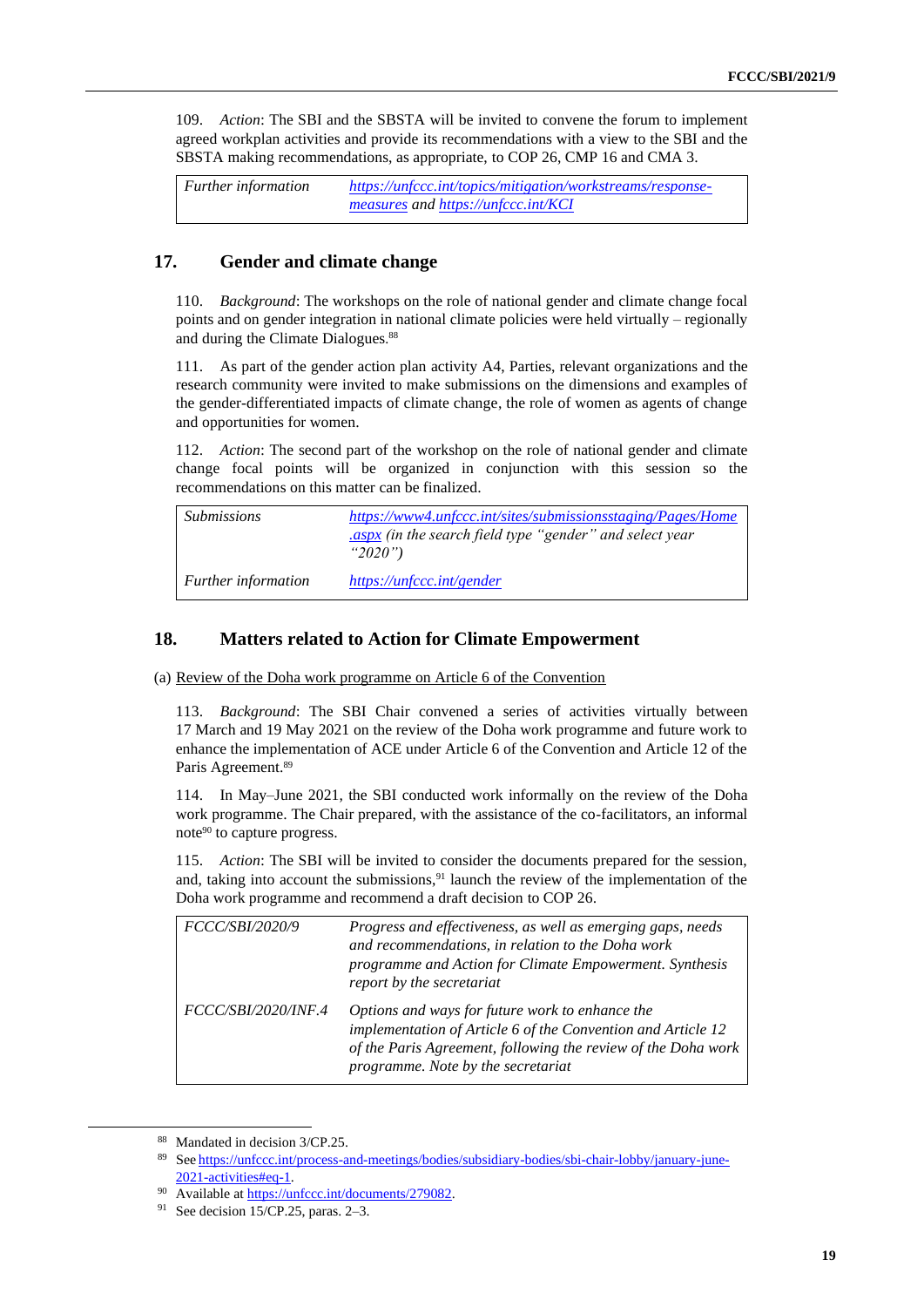*Submissions [https://www4.unfccc.int/sites/submissionsstaging/Pages/Home](https://www4.unfccc.int/sites/submissionsstaging/Pages/Home.aspx) [.aspx](https://www4.unfccc.int/sites/submissionsstaging/Pages/Home.aspx) (in the search field type "Doha work programme" and select year "2020", or type "voluntary submissions 2021")*

(b) Report on activities related to Action for Climate Empowerment (for 2020 and 2021)

116. *Background*: The 8th Dialogue on ACE<sup>92</sup> was held virtually – regionally and during Climate Dialogues – to advance the discussions on recommendations and views on future work to enhance the implementation of Article 6 of the Convention and Article 12 of the Paris Agreement.<sup>93</sup>

117. Action: The SBI will be invited to take note of the summary report on the 8<sup>th</sup> Dialogue on ACE and of other relevant activities.

| <i>FCCC/SBI/2021/1</i>     | The $8th$ Dialogue on Action for Climate Empowerment.<br>Summary report by the secretariat |
|----------------------------|--------------------------------------------------------------------------------------------|
| <i>Further information</i> | https://unfccc.int/ACE-Dialogues                                                           |

### **19. Arrangements for intergovernmental meetings**

118. *Background*: In keeping with the principle of rotation among the regional groups, the President of COP 27, CMP 17 and CMA 4 should come from the African States. COP 25 requested SBI 52 to consider the issue of the host of those sessions and to recommend a draft decision on the matter for consideration and adoption at COP 26.<sup>94</sup> In a letter dated 11 August 2021, the Chair of the African Group communicated to the secretariat that Egypt had been nominated to host COP 27.

119. SBI 50 agreed that consideration of the approaches and initiatives to increase the efficiency of the UNFCCC process towards enhancing ambition and strengthening implementation would continue at SBI 52. 95

120. COP 25 requested SBI 52 to review the approach to admitting observer organizations and to provide any relevant guidance to the secretariat.<sup>96</sup>

121. SBI 40 recalled the conclusions of SBI 34 on various ways to engage observer organizations in the intergovernmental process and requested the secretariat to provide, subject to the availability of resources, a report every two years on the implementation of those conclusions.<sup>97</sup> In May–June 2021, the SBI conducted work informally on the implementation of the conclusions. The Chair facilitated the discussions and prepared an informal note<sup>98</sup> to capture progress.

122. *Action*: The SBI will be invited to consider these matters and to make recommendations to COP 26, as appropriate.

| <i>FCCC/SBI/2020/10</i>    | Arrangements for intergovernmental meetings. Note by the<br>secretariat                  |
|----------------------------|------------------------------------------------------------------------------------------|
| <i>FCCC/SBI/2020/INF.8</i> | Process of admission of observer organizations to the<br>UNFCCC. Note by the secretariat |

<sup>92</sup> Se[e https://unfccc.int/topics/education-youth/events-meetings/ace-dialogues/8th-dialogue-on-action](https://unfccc.int/topics/education-youth/events-meetings/ace-dialogues/8th-dialogue-on-action-for-climate-empowerment)[for-climate-empowerment.](https://unfccc.int/topics/education-youth/events-meetings/ace-dialogues/8th-dialogue-on-action-for-climate-empowerment)

<sup>93</sup> As per decision 15/CP.25, para. 5.

<sup>94</sup> Decision 16/CP.25, para. 7.

<sup>95</sup> FCCC/SBI/2019/9, para. 134.

<sup>96</sup> FCCC/CP/2019/13, para. 18.

<sup>97</sup> FCCC/SBI/2014/8, para. 225.

<sup>98</sup> Available a[t https://unfccc.int/documents/278488.](https://unfccc.int/documents/278488)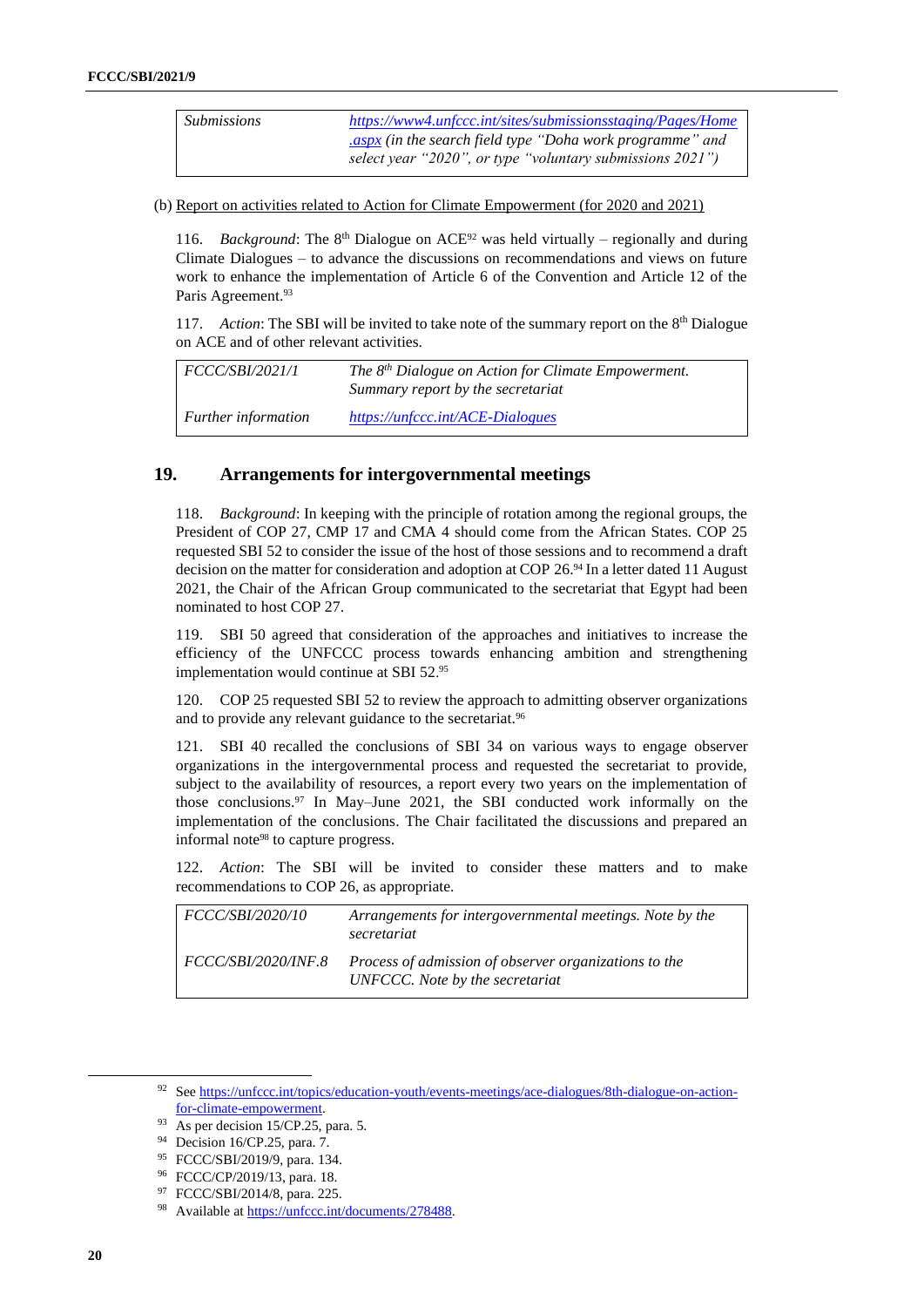### **20. Administrative, financial and institutional matters**

(a) Budget performance for the biennia 2018–2019 and 2020–2021

123. *Background*: Reports on budget performance and programme delivery for 2018–2019 and 2020–2021 and a report on the status of contributions as at 22 October 2021 will have been prepared for the session.

124. *Action*: The SBI will be invited to take note of the information contained in the documents prepared for the session and any relevant oral information provided by the Executive Secretary and to recommend draft decisions on administrative and financial matters to COP 26 and CMP 16.

| FCCC/SBI/2020/3 and<br>$Add.1-2$ | Budget performance for the biennium 2018–2019 as at 31<br>December 2019. Note by the Executive Secretary |
|----------------------------------|----------------------------------------------------------------------------------------------------------|
| $FCCC/SBI/2021/5$ and<br>Add.1   | Budget performance for the biennium 2020–2021 as at 31<br>December 2020. Note by the Executive Secretary |
| <i>FCCC/SBI/2021/INF.8</i>       | Status of contributions and fees as at 22 October 2021. Note<br>by the secretariat                       |
| Further information              | https://unfccc.int/about-us/budget/financial-and-budgetary-<br>matters#documents-and-decisions           |

#### (b) Programme budget for the biennium 2022–2023

125. *Background*: In May–June 2021, the SBI conducted work informally on the programme budget for 2022–2023 and Parties reached a common understanding of the possible elements of the draft conclusions and decisions thereon. The Chair prepared, with the assistance of the facilitator, an informal note<sup>99</sup> to capture progress.

126. *Action*: The Executive Secretary has proposed a programme budget for 2022–2023. The SBI will be invited to consider it and to recommend a draft decision for consideration and adoption at COP 26 and endorsement at CMP 16. The SBI will also be invited to consider the proposed budget for the international transaction log and a methodology for the collection of its fees with a view to recommending a draft decision to CMP 16.

| FCCC/SBI/2021/4 and        | <i>Programme budget for the biennium 2022–2023. Proposal by</i> |
|----------------------------|-----------------------------------------------------------------|
| $Add. 1-2$                 | <i>the Executive Secretary</i>                                  |
| <i>Further information</i> | https://unfccc.int/about-us/budget                              |

#### (c) Audit report and financial statements (for 2019 and 2020)

127. *Background*: The financial statements for 2019 and 2020 have been audited by the United Nations Board of Auditors.

128. *Action*: The SBI will be invited to take note of the information contained in the documents prepared for the session.

| FCCC/SBI/2020/INF.9<br>and Add.1        | Financial report and audited financial statements for 2019<br>and report of the United Nations Board of Auditors. Note by<br>the secretariat |
|-----------------------------------------|----------------------------------------------------------------------------------------------------------------------------------------------|
| <i>FCCC/SBI/2021/INF.4</i><br>and Add.1 | Financial report and audited financial statements for 2020<br>and report of the United Nations Board of Auditors. Note by<br>the secretariat |
| Further information                     | https://unfccc.int/about-us/budget/financial-and-budgetary-<br>matters#documents-and-decisions                                               |

<sup>99</sup> Available a[t https://unfccc.int/documents/279036.](https://unfccc.int/documents/279036)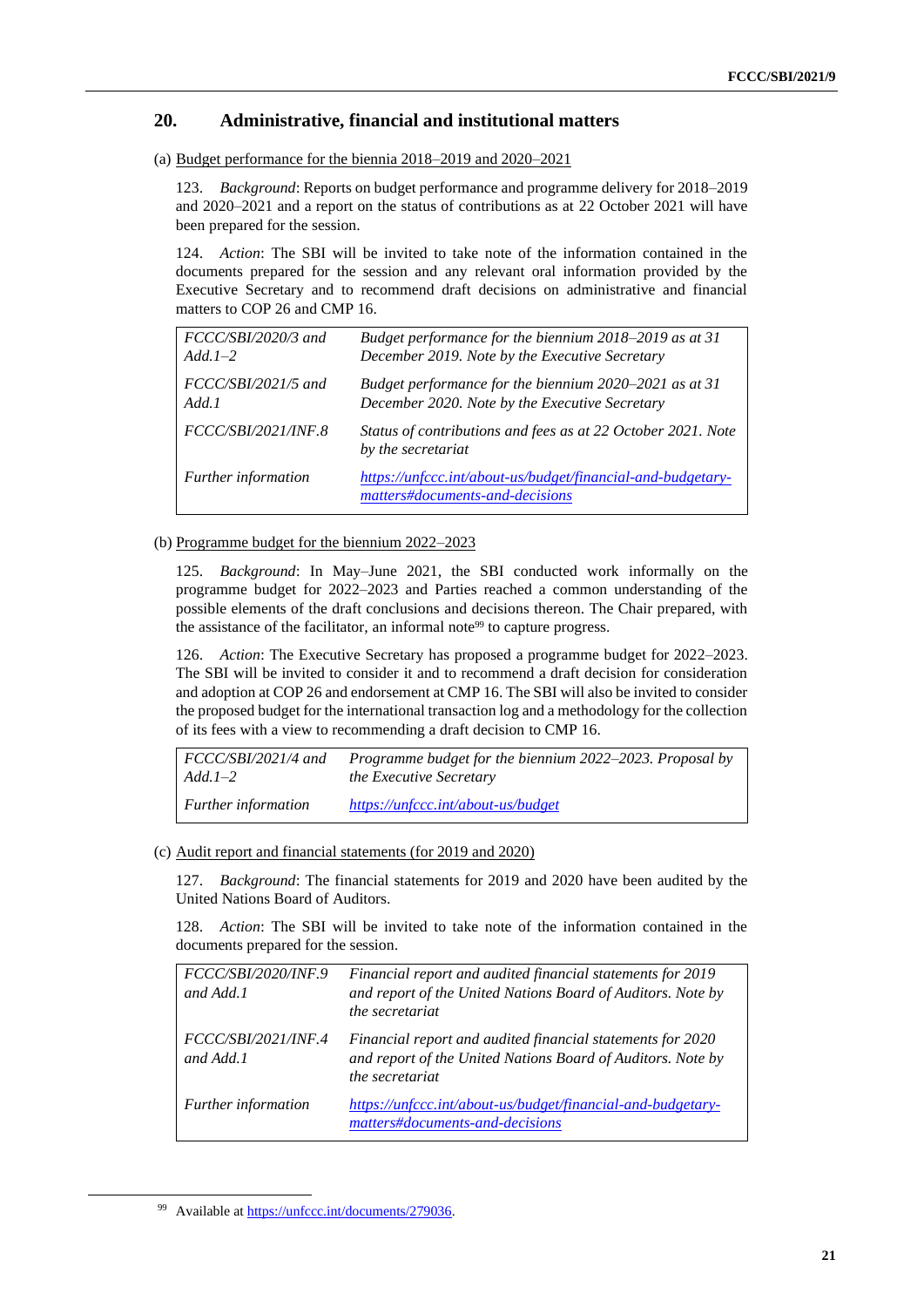#### (d) Other financial and budgetary matters

129. *Background*: Notes on standard costs and efforts to improve the efficiency and transparency of the UNFCCC budget process have been prepared for the session.

130. *Action*: The SBI will be invited to take note of the information contained in the documents prepared for the session. The SBI will also be invited to recommend draft decisions on administrative and financial matters to COP 26, CMP 16 and CMA 3.

| <i>FCCC/SBI/2020/INF.2</i> | Efforts to further improve the efficiency and transparency of<br>the UNFCCC budget process. Note by the secretariat |
|----------------------------|---------------------------------------------------------------------------------------------------------------------|
| FCCC/SBI/2020/INF.3        | Budgetary implications of UNFCCC mandates: standard<br>costs. Note by the Executive Secretary                       |
| Further information        | https://unfccc.int/about-us/budget/financial-and-budgetary-<br>matters#documents-and-decisions                      |

#### (e) Continuous review of the functions and operations of the secretariat

131. *Background*: SBI 21 decided that the SBI would review the functions and operations of the secretariat annually.<sup>100</sup> A background note on the legal status of the UNFCCC secretariat will be provided by the secretariat.

132. *Action*: The SBI will be invited to consider the information provided to Parties and to decide on further action, as appropriate.

*Further information [https://unfccc.int/about-us/budget/review-of-the-secretariat](https://unfccc.int/about-us/budget/review-of-the-secretariat-structure-and-operations)[structure-and-operations](https://unfccc.int/about-us/budget/review-of-the-secretariat-structure-and-operations)*

#### (f) Annual report (for 2019 and 2020)

133. *Background*: SBI 50 agreed that any matters relating to the annual report for 2019 would be considered at SBI 52.<sup>101</sup>

#### 134. *Action*: The SBI will be invited to take note of the annual reports for 2019 and 2020.

| <i>FCCC/SBI/2020/4</i>     | 2019 secretariat activities, programme delivery highlights and<br>financial performance. Annual report by the secretariat |
|----------------------------|---------------------------------------------------------------------------------------------------------------------------|
| <i>FCCC/SBI/2021/7</i>     | 2020 secretariat activities, programme delivery highlights and<br>financial performance. Annual report by the secretariat |
| <b>Further</b> information | https://unfccc.int/annualreport                                                                                           |

#### (g) Implementation of the Headquarters Agreement

135. *Background*: SBI 50 encouraged the Host Government and the secretariat to remain in close and regular consultation and invited the Host Government and the UNFCCC Executive Secretary to report on any new developments in the implementation of the Headquarters Agreement at SBI 54.<sup>102</sup>

136. *Action*: The SBI will be invited to take note of progress on this matter.

#### **21. Other matters**

137. Any other matters that arise during the session will be taken up under this agenda item.

<sup>100</sup> FCCC/SBI/2004/19, para. 105.

<sup>101</sup> FCCC/SBI/2019/9, para. 153.

<sup>102</sup> FCCC/SBI/2019/9, paras. 157–158.